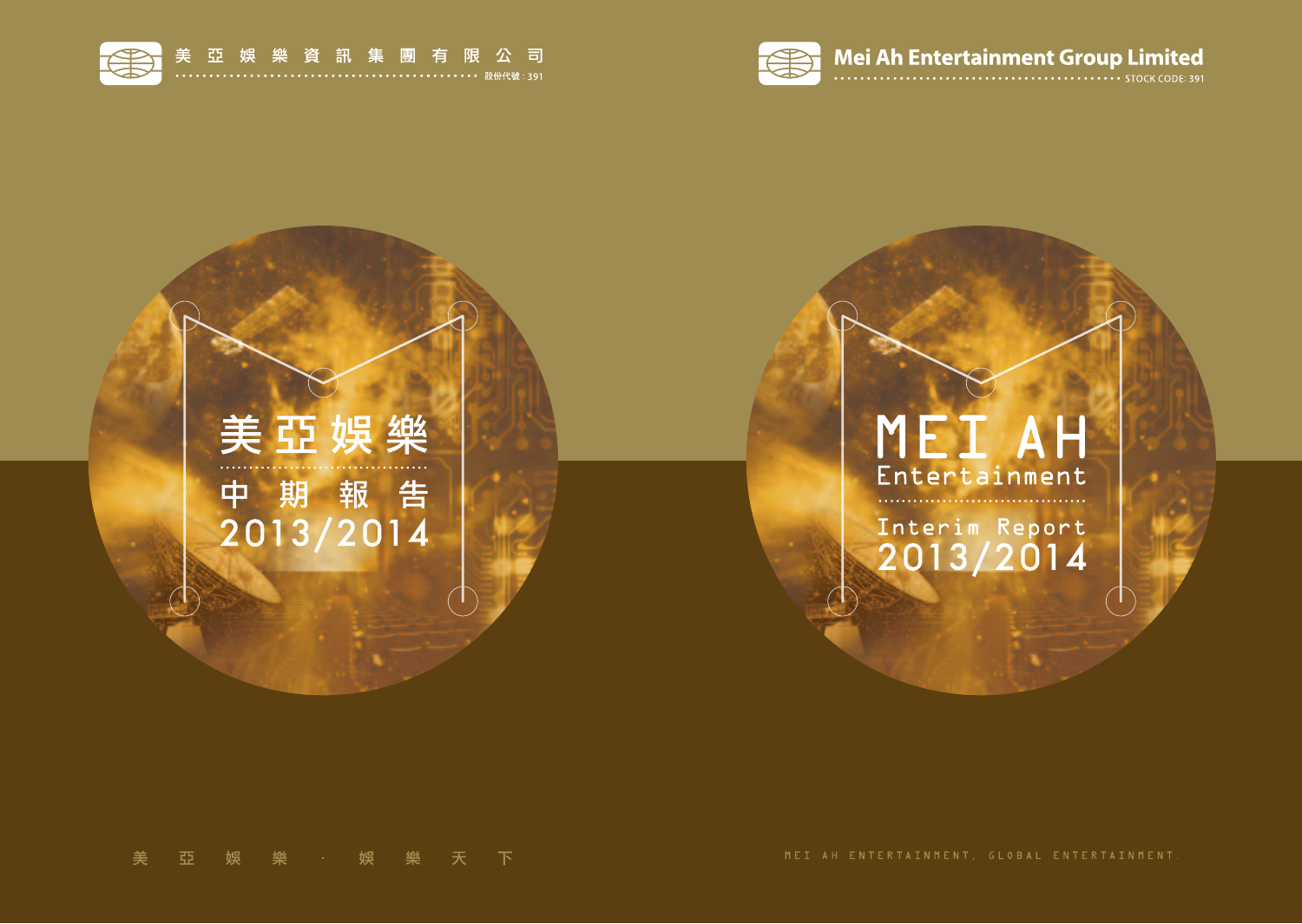

The directors present the condensed consolidated financial information of the Company and its subsidiaries (the "Group") for the six months ended 30th September 2013. The consolidated income statement, consolidated statement of comprehensive income, consolidated cash flow statement and consolidated statement of changes in equity of the Group for the six months ended 30th September 2013, and the consolidated interim balance sheet of the Group as at 30th September 2013, all of which are unaudited and condensed, along with selected explanatory notes, are set out as follows:

#### **Condensed Consolidated Income Statement** *For the six months ended 30th September 2013*

|                                                                                              |                | <b>Unaudited</b><br><b>Six months ended</b><br><b>30th September</b> |                                  |  |  |  |
|----------------------------------------------------------------------------------------------|----------------|----------------------------------------------------------------------|----------------------------------|--|--|--|
|                                                                                              |                | 2013                                                                 | 2012                             |  |  |  |
|                                                                                              | <b>Note</b>    | <b>HKS'000</b>                                                       | <b>HK\$'000</b>                  |  |  |  |
| Turnover                                                                                     | $\overline{4}$ | 61,985                                                               | 365,733                          |  |  |  |
| Cost of sales                                                                                |                | (32,001)                                                             | (316, 833)                       |  |  |  |
| Gross profit                                                                                 |                | 29,984                                                               | 48,900                           |  |  |  |
| Other income                                                                                 | 5              | 5,834                                                                | 5,934                            |  |  |  |
| Other gains/(losses) — net                                                                   | 6              | 12,558                                                               | 15,695                           |  |  |  |
| Selling and marketing expenses                                                               |                | (1,737)                                                              | (47, 828)                        |  |  |  |
| Administrative expenses                                                                      |                | (34, 575)                                                            | (33,808)                         |  |  |  |
| Operating profit/(loss)                                                                      | $\overline{7}$ | 12,064                                                               | (11, 107)                        |  |  |  |
| Finance income<br>Finance costs                                                              |                | 1,353<br>(402)                                                       | 337<br>(626)                     |  |  |  |
| Finance income/(costs) — net<br>Share of profit of associated<br>companies                   |                | 951                                                                  | (289)                            |  |  |  |
| Profit/(loss) before income tax                                                              |                | 13,015                                                               | (11, 396)                        |  |  |  |
| Income tax credit/(expense)                                                                  | 8              | 63                                                                   | (3,088)                          |  |  |  |
| Profit/(loss) for the period                                                                 |                | 13,078                                                               | (14, 484)                        |  |  |  |
| Profit/(loss) attributable to:<br>Equity holders of the Company<br>Non-controlling interests |                | 13,141<br>(63)                                                       | (16, 275)<br>1,791               |  |  |  |
|                                                                                              |                | 13,078                                                               | (14, 484)                        |  |  |  |
| Earnings/(loss) per share<br><b>Basic</b><br>Diluted                                         | 9              | $0.23$ cents<br>$0.23$ cents                                         | $(0.29$ cents)<br>$(0.29$ cents) |  |  |  |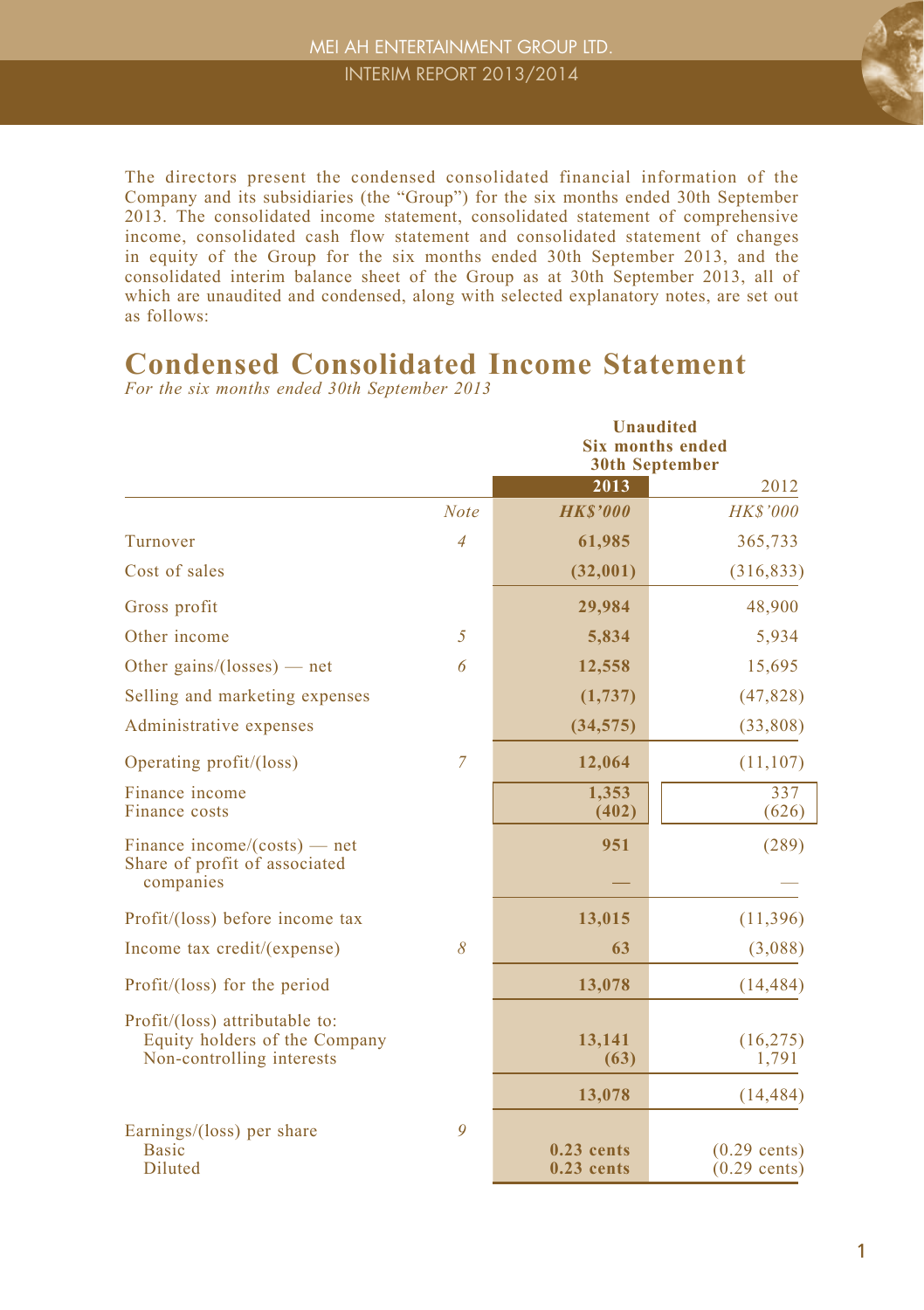### **Consolidated Statement of Comprehensive Income**

*For the six months ended 30th September 2013*

|                                                                                   |                | <b>Unaudited</b><br><b>Six months ended</b><br><b>30th September</b> |  |  |  |
|-----------------------------------------------------------------------------------|----------------|----------------------------------------------------------------------|--|--|--|
|                                                                                   | 2013           | 2012                                                                 |  |  |  |
|                                                                                   | <b>HKS'000</b> | <b>HK\$'000</b>                                                      |  |  |  |
| Profit/(loss) for the period                                                      | 13,078         | (14, 484)                                                            |  |  |  |
| Other comprehensive (loss)/income                                                 |                |                                                                      |  |  |  |
| Surplus on revaluation of buildings<br>Deferred taxation arising from revaluation | 2,337          | 3,743                                                                |  |  |  |
| surplus of buildings                                                              | (349)          | (455)                                                                |  |  |  |
| Fair value losses on available-for-sale<br>financial assets                       | (3,617)        | (2,798)                                                              |  |  |  |
| Currency translation differences                                                  | 238            | (199)                                                                |  |  |  |
| Other comprehensive (loss)/income for the                                         |                |                                                                      |  |  |  |
| period, net of tax                                                                | (1, 391)       | 291                                                                  |  |  |  |
| Total comprehensive income/(loss) for the                                         |                |                                                                      |  |  |  |
| period                                                                            | 11,687         | (14, 193)                                                            |  |  |  |
| <b>Attributable to:</b>                                                           |                |                                                                      |  |  |  |
| - Equity holders of the Company                                                   | 11,750         | (15,984)                                                             |  |  |  |
| — Non-controlling interests                                                       | (63)           | 1,791                                                                |  |  |  |
| Total comprehensive income/(loss) for the                                         |                |                                                                      |  |  |  |
| period                                                                            | 11,687         | (14, 193)                                                            |  |  |  |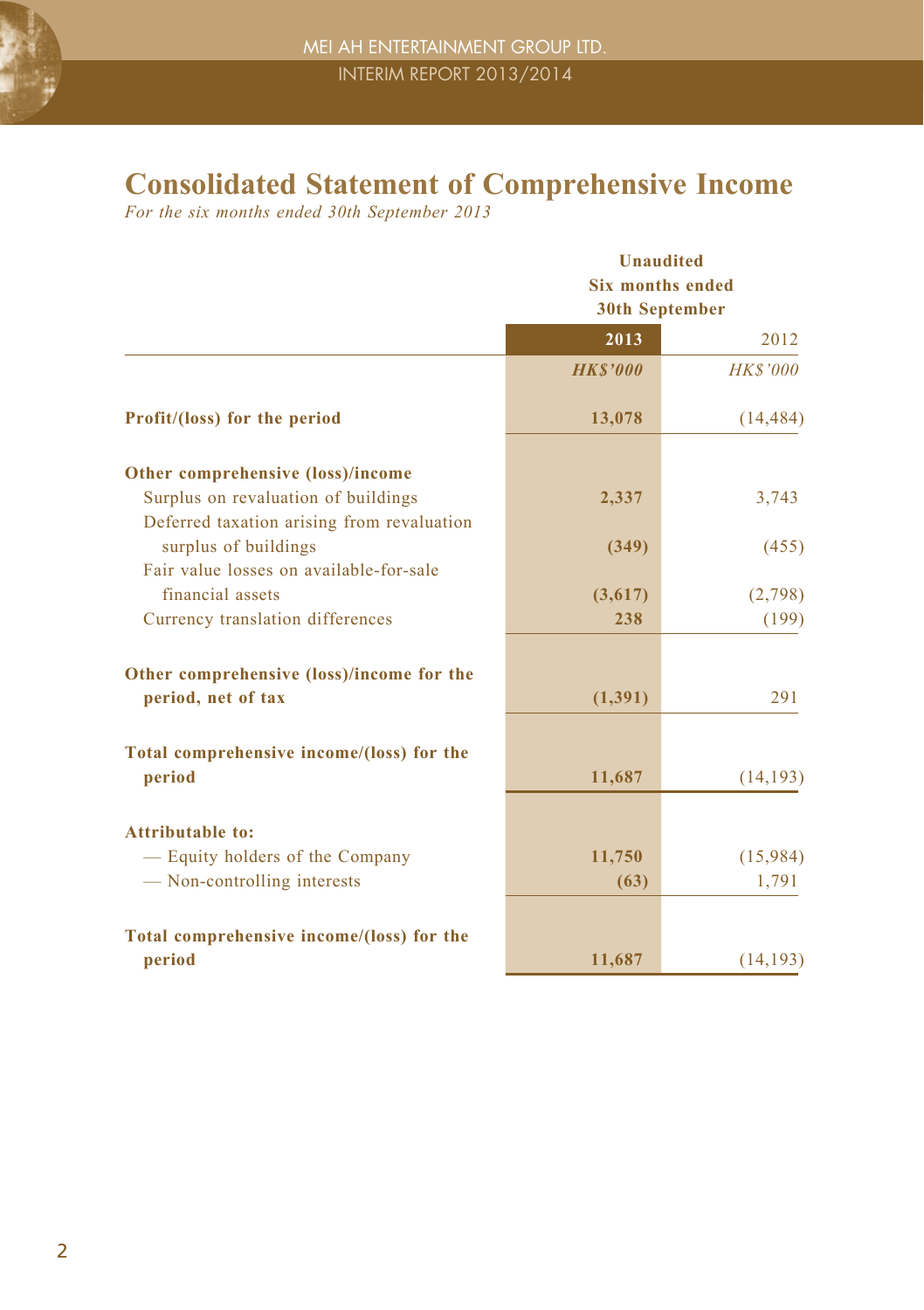

### **Condensed Consolidated Interim Balance Sheet**

*As at 30th September 2013 and 31st March 2013*

|                                         |             | <b>Unaudited</b><br>30 <sub>th</sub> | Audited<br>31st    |
|-----------------------------------------|-------------|--------------------------------------|--------------------|
|                                         |             | September                            | March              |
|                                         |             | 2013                                 | 2013               |
|                                         | <b>Note</b> | <b>HKS'000</b>                       | <b>HKS'000</b>     |
| <b>ASSETS</b>                           |             |                                      |                    |
| <b>Non-current assets</b>               |             |                                      |                    |
| Leasehold land and land use rights      |             | 29,266                               | 29,660             |
| Freehold land and land use rights       |             | 16,962                               |                    |
| Property, plant and equipment           |             | 197,096                              | 181,643            |
| Intangible assets                       |             | 302                                  | 403                |
| Investment properties                   |             | 224,904                              | 223,501            |
| Interests in associated companies       |             | 780                                  | 773                |
| Available-for-sale financial assets     |             | 5,529                                | 9,146              |
| Film rights, films in progress and      |             |                                      |                    |
| film royalty deposits                   |             | 71,559                               | 46,697             |
| Other receivables                       | 11          | 5,358                                | 11,562             |
|                                         |             | 551,756                              | 503,385            |
| <b>Current assets</b>                   |             |                                      |                    |
| Inventories                             |             |                                      | 684                |
| Trade and other receivables             | 11          | 28,199                               | 38,022             |
| Amounts due from associated             |             |                                      |                    |
| companies                               |             | 11,432                               | 12,397             |
| Financial assets at fair value          |             |                                      |                    |
| through profit and loss                 |             | 42,703                               | 32,722             |
| Pledged bank deposits                   |             | 23,500                               | 23,500             |
| Cash and cash equivalents               |             | 86,346                               | 100,363            |
|                                         |             | 192,180                              | 207,688            |
|                                         |             |                                      |                    |
| <b>Total assets</b>                     |             | 743,936                              | 711,073            |
|                                         |             |                                      |                    |
| <b>EOUITY</b>                           |             |                                      |                    |
| <b>Equity attributable to owners of</b> |             |                                      |                    |
| the Company                             | 14          |                                      |                    |
| Share capital                           |             | 112,661                              | 112,661            |
| Share premium<br>Reserves               |             | 126,733                              | 126,733<br>327,353 |
|                                         |             | 339,103                              |                    |
| Shareholders' funds                     |             | 578,497                              | 566,747            |
| Non-controlling interests               |             | 8,693                                | 8,756              |
|                                         |             |                                      |                    |
| <b>Total equity</b>                     |             | 587,190                              | 575,503            |
|                                         |             |                                      |                    |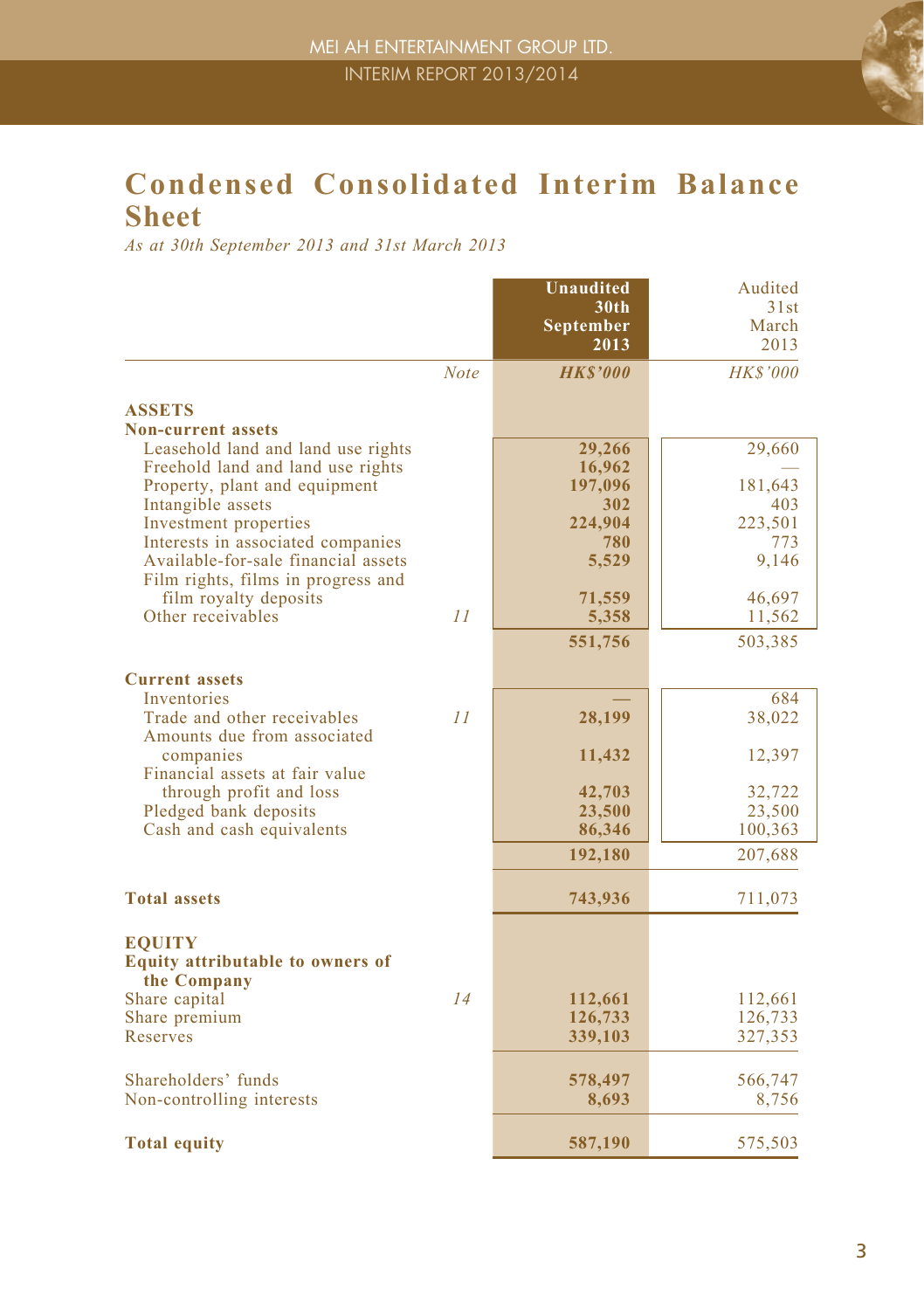

### MEI AH ENTERTAINMENT GROUP LTD. INTERIM REPORT 2013/2014

|                                                                                                                                      | <b>Unaudited</b><br>30 <sub>th</sub><br>September<br>2013   | Audited<br>31st<br>March<br>2013               |
|--------------------------------------------------------------------------------------------------------------------------------------|-------------------------------------------------------------|------------------------------------------------|
| <b>LIABILITIES</b>                                                                                                                   | <b>HKS'000</b><br><b>Note</b>                               | <b>HK\$'000</b>                                |
| <b>Non-current liabilities</b><br><b>Borrowings</b><br>Deferred income tax liabilities                                               | 13<br>13,005<br>17,528<br>30,533                            | 17,862<br>17,862                               |
| <b>Current liabilities</b><br>Trade and other payables<br>Receipts in advance<br><b>Borrowings</b><br>Current income tax liabilities | 12<br>64,651<br>16,855<br>13<br>32,979<br>11,728<br>126,213 | 72,817<br>24,090<br>9,048<br>11,753<br>117,708 |
| <b>Total liabilities</b>                                                                                                             | 156,746                                                     | 135,570                                        |
| <b>Total equity and liabilities</b>                                                                                                  | 743,936                                                     | 711,073                                        |
| <b>Net current assets</b>                                                                                                            | 65,967                                                      | 89,980                                         |
| <b>Total assets less current liabilities</b>                                                                                         | 617,723                                                     | 593,365                                        |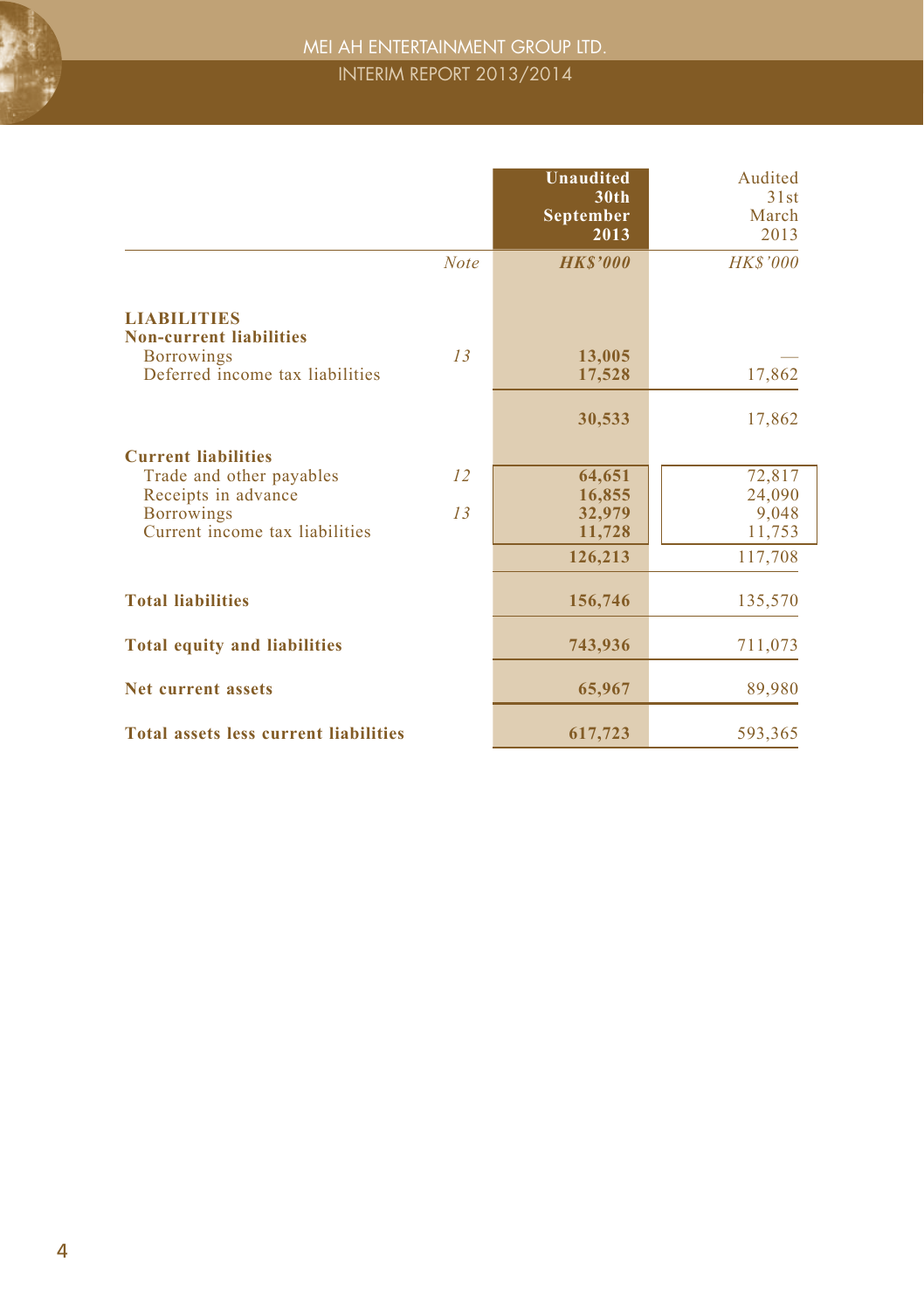

# **Condensed Consolidated Statement of Changes in Equity**

*For the six months ended 30th September 2013*

|                                                                                                     | Attributable to shareholders |                         |                  |                                   |                        |                                            |                                                                         |                             |                                  |                 |
|-----------------------------------------------------------------------------------------------------|------------------------------|-------------------------|------------------|-----------------------------------|------------------------|--------------------------------------------|-------------------------------------------------------------------------|-----------------------------|----------------------------------|-----------------|
|                                                                                                     | <b>Share</b><br>capital      | <b>Share</b><br>premium | Share<br>reserve | redemption Contributed<br>surplus | Exchange<br>difference | <b>Buildings</b><br>revaluation<br>reserve | Available-<br>for-sale<br>financial<br>assets<br>revaluation<br>reserve | <b>Retained</b><br>earnings | Non-<br>controlling<br>interests | Total<br>equity |
|                                                                                                     | <b>HKS'000</b>               | <b>HKS'000</b>          | <b>HKS'000</b>   | <b>HKS'000</b>                    | <b>HKS'000</b>         | <b>HKS'000</b>                             | <b>HKS'000</b>                                                          | <b>HKS'000</b>              | <b>HKS'000</b>                   | <b>HKS'000</b>  |
| <b>The Group</b><br>At 1st April 2013                                                               | 112,661                      | 126,733                 | 12               | 189,009                           | 2,027                  | 50,400                                     | 7,543                                                                   | 78,362                      | 8,756                            | 575,503         |
| <b>Comprehensive income</b><br>Profit/(loss) for the period<br>Other comprehensive<br>income/(loss) |                              |                         |                  |                                   |                        |                                            |                                                                         | 13,141                      | (63)                             | 13,078          |
| Fair value losses on<br>available-for-sale<br>financial assets<br>Surplus on revaluation of         |                              |                         |                  |                                   |                        |                                            | (3,617)                                                                 |                             |                                  | (3, 617)        |
| buildings                                                                                           |                              |                         |                  |                                   |                        | 2,337                                      |                                                                         |                             |                                  | 2,337           |
| Deferred tax arising from<br>revaluation surplus of<br>buildings<br>Translation of foreign          |                              |                         |                  |                                   |                        | (349)                                      |                                                                         |                             |                                  | (349)           |
| subsidiaries                                                                                        |                              |                         |                  |                                   | 238                    |                                            |                                                                         |                             |                                  | 238             |
| <b>Total other comprehensive</b><br>income/(loss)                                                   |                              |                         |                  |                                   | 238                    | 1,988                                      | (3,617)                                                                 |                             |                                  | (1,391)         |
| <b>Total comprehensive</b><br>income/(loss) for the<br>period                                       |                              |                         |                  |                                   | 238                    | 1,988                                      | (3,617)                                                                 | 13,141                      | (63)                             | 11,687          |
| At 30th September 2013                                                                              | 112,661                      | 126,733                 | 12               | 189,009                           | 2,265                  | 52,388                                     | 3,926                                                                   | 91,503                      | 8,693                            | 587,190         |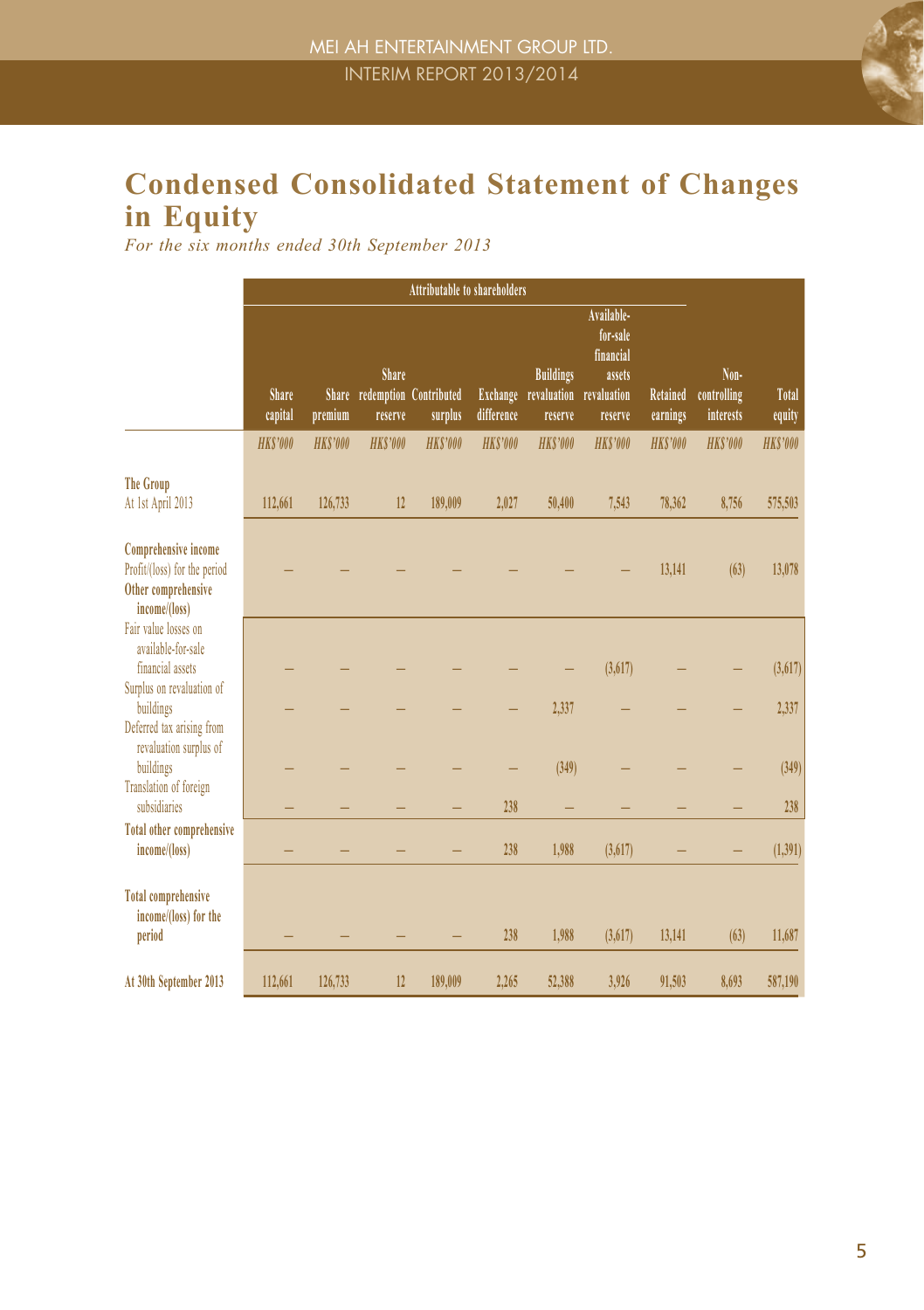

### MEI AH ENTERTAINMENT GROUP LTD. INTERIM REPORT 2013/2014

|                                                                                                                                     | Attributable to shareholders |                  |                                |                        |                        |                                            |                                                                         |                      |                                  |                   |
|-------------------------------------------------------------------------------------------------------------------------------------|------------------------------|------------------|--------------------------------|------------------------|------------------------|--------------------------------------------|-------------------------------------------------------------------------|----------------------|----------------------------------|-------------------|
|                                                                                                                                     | Share<br>capital             | Share<br>premium | Share<br>redemption<br>reserve | Contributed<br>surplus | Exchange<br>difference | <b>Buildings</b><br>revaluation<br>reserve | Available-<br>for-sale<br>financial<br>assets<br>revaluation<br>reserve | Retained<br>earnings | Non-<br>controlling<br>interests | Total<br>equity   |
|                                                                                                                                     | HK\$'000                     | <b>HK\$'000</b>  | <b>HKS'000</b>                 | <b>HK\$'000</b>        | <b>HK\$'000</b>        | HK\$'000                                   | <b>HK\$'000</b>                                                         | <b>HK\$'000</b>      | HK\$'000                         | <b>HK\$'000</b>   |
| <b>The Group</b><br>At 1st April 2012, as<br>previously reported<br>Adjustment of change in<br>accounting policy<br>$-$ IAS/HKAS 12 | 112,661                      | 126,733          | 12                             | 189,009                | 1,889                  | 41,187                                     | 10,519                                                                  | 112,756<br>14,652    | 6,170                            | 600,936<br>14,652 |
| At 1st April 2012, as<br>restated                                                                                                   | 112,661                      | 126,733          | 12                             | 189,009                | 1,889                  | 41,187                                     | 10,519                                                                  | 127,408              | 6,170                            | 615,588           |
| Comprehensive income<br>Profit/(loss) for the period<br>Other comprehensive<br>income/(loss)                                        |                              |                  |                                |                        |                        |                                            |                                                                         | (16,275)             | 1,791                            | (14, 484)         |
| Fair value losses on<br>available-for-sale<br>financial assets<br>Surplus on revaluation of<br>buildings                            |                              |                  |                                |                        |                        | 3,743                                      | (2,798)                                                                 |                      |                                  | (2,798)<br>3,743  |
| Deferred tax arising from<br>revaluation surplus of<br>buildings<br>Translation of foreign<br>subsidiaries                          |                              |                  |                                |                        | (199)                  | (455)                                      |                                                                         |                      |                                  | (455)<br>(199)    |
| <b>Total other comprehensive</b><br>income/(loss)                                                                                   | ÷,                           | L.               | L.                             |                        | (199)                  | 3,288                                      | (2,798)                                                                 |                      | Ľ.                               | 291               |
| <b>Total comprehensive</b><br>income/(loss) for the<br>period<br><b>Transactions with owners</b><br>Capital injection from non-     |                              |                  |                                |                        | (199)                  | 3,288                                      | (2,798)                                                                 | (16,275)             | 1,791                            | (14, 193)         |
| controlling interests                                                                                                               |                              |                  |                                |                        |                        |                                            |                                                                         |                      | 2,681                            | 2,681             |
| At 30th September 2012                                                                                                              | 112,661                      | 126,733          | 12                             | 189,009                | 1,690                  | 44,475                                     | 7,721                                                                   | 111,133              | 10,642                           | 604,076           |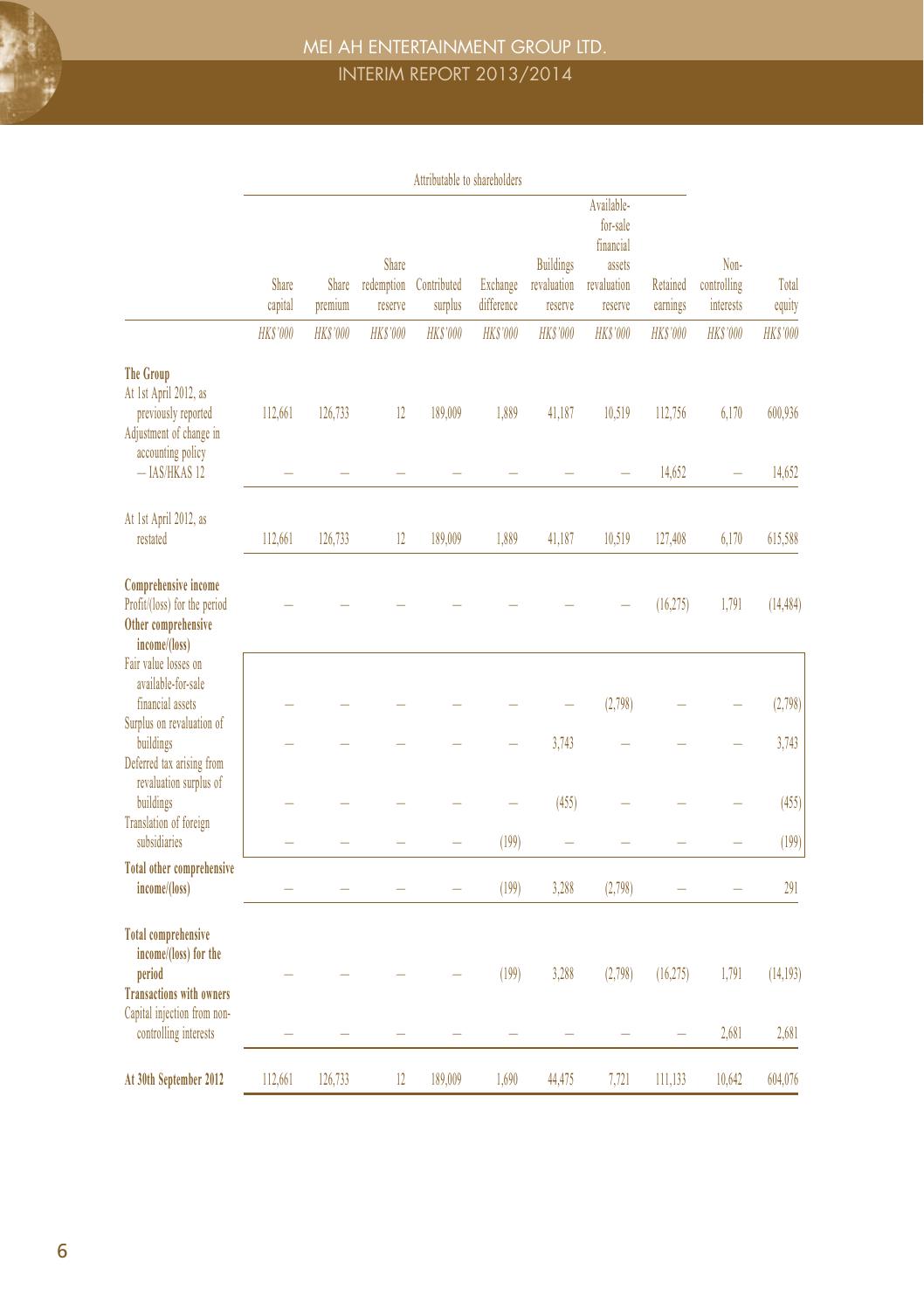

# **Condensed Consolidated Cash Flow Statement**

*For the six months ended 30th September 2013*

|                                                                                                    | <b>Unaudited</b><br><b>Six months ended</b><br><b>30th September</b> |                     |  |  |
|----------------------------------------------------------------------------------------------------|----------------------------------------------------------------------|---------------------|--|--|
|                                                                                                    | 2013                                                                 | 2012                |  |  |
|                                                                                                    | <b>HKS'000</b>                                                       | <b>HK\$'000</b>     |  |  |
| Net cash inflow/(outflow) from operating<br>activities                                             | 21,781                                                               | (6,635)             |  |  |
| Net cash outflow from investing activities                                                         | (74,900)                                                             | (5, 734)            |  |  |
| Net cash inflow from financing activities                                                          | 24,971                                                               | 1,799               |  |  |
| Decrease in cash and cash equivalents                                                              | (28, 148)                                                            | (10, 570)           |  |  |
| Cash and cash equivalents at the beginning of<br>the period                                        | 100,315                                                              | 34,958              |  |  |
| Exchange differences                                                                               | 2,568                                                                |                     |  |  |
| Cash and cash equivalents at the end of the<br>period                                              | 74,735                                                               | 24,388              |  |  |
| Analysis of balances of cash and cash<br>equivalents:<br>Cash at bank, on hand and short-term bank |                                                                      |                     |  |  |
| deposits<br><b>Bank</b> overdrafts                                                                 | 86,346<br>(11,611)                                                   | 34,903<br>(10, 515) |  |  |
|                                                                                                    | 74,735                                                               | 24,388              |  |  |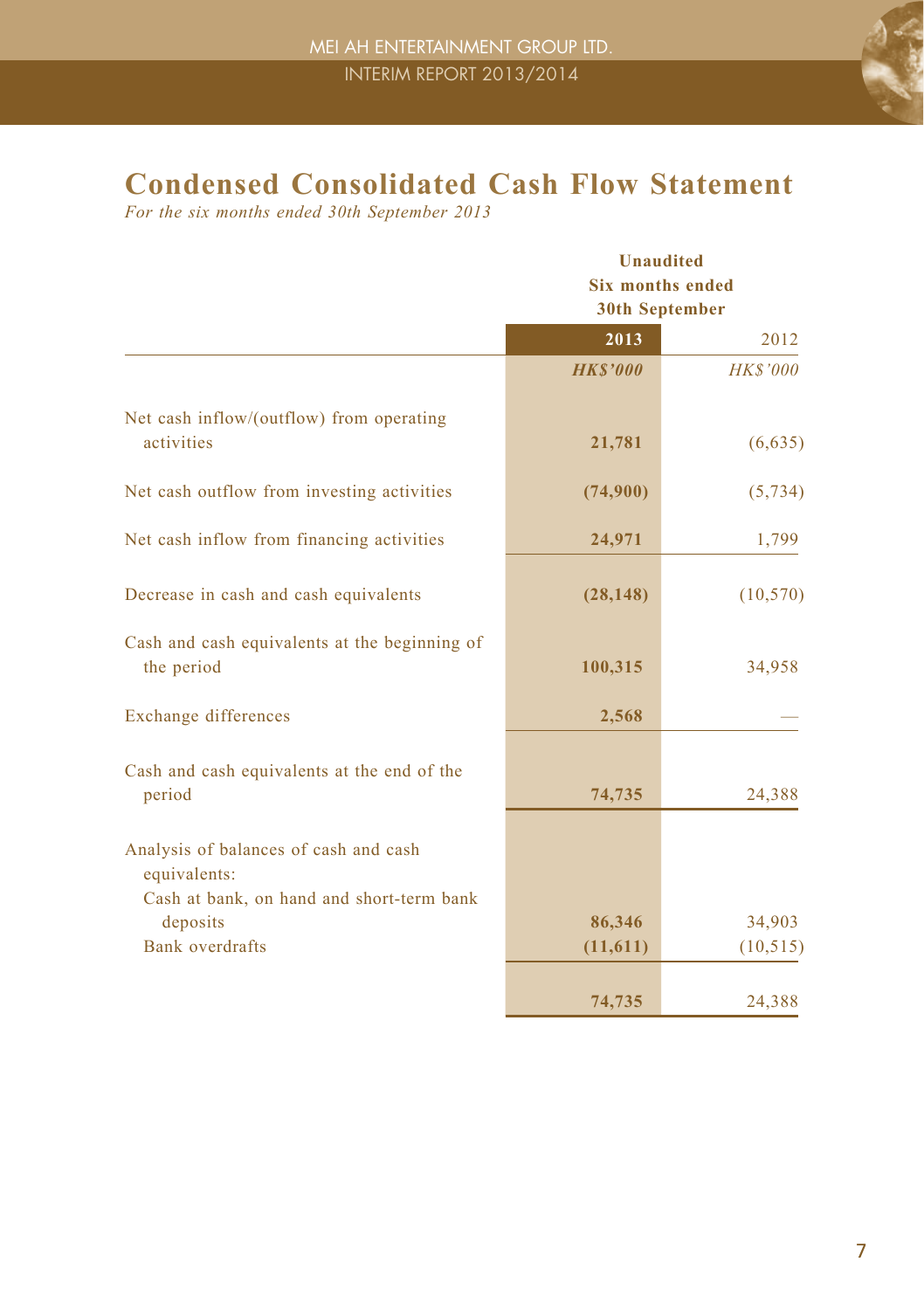

### **Selected Notes to Condensed Consolidated Interim Financial Information**

#### **1. General information**

Mei Ah Entertainment Group Limited (the "Company") and its subsidiaries (together the "Group") is principally engaged in television operations, film exhibition, film rights licensing and sub-licensing, sale and distribution of films and programs in audio visual product format, artiste management, theatre operations, property investment and video online business.

The Company is a limited liability company incorporated in Bermuda and listed on the Stock Exchange of Hong Kong Limited.

This condensed consolidated interim financial information was approved for issue on 29th November 2013.

#### **2. Basis of preparation**

This condensed consolidated interim financial information for the six months ended 30th September 2013 has been prepared in accordance with HKAS 34, "Interim financial reporting". The condensed consolidated interim financial information should be read in conjunction with the annual financial statements for the year ended 31st March 2013, which have been prepared in accordance with HKFRSs.

#### **3. Accounting policies**

The accounting policies adopted are consistent with those of the annual financial statements for the year ended 31st March 2013, as described in those annual financial statements.

Taxes on income in the interim periods are accrued using the tax rate that would be applicable to expected total annual earnings.

Those new accounting standards, amendments to accounting standards and interpretations which are mandatory for financial year ending 31st March 2014 are either not relevant to the Group or have no material impact on the Group.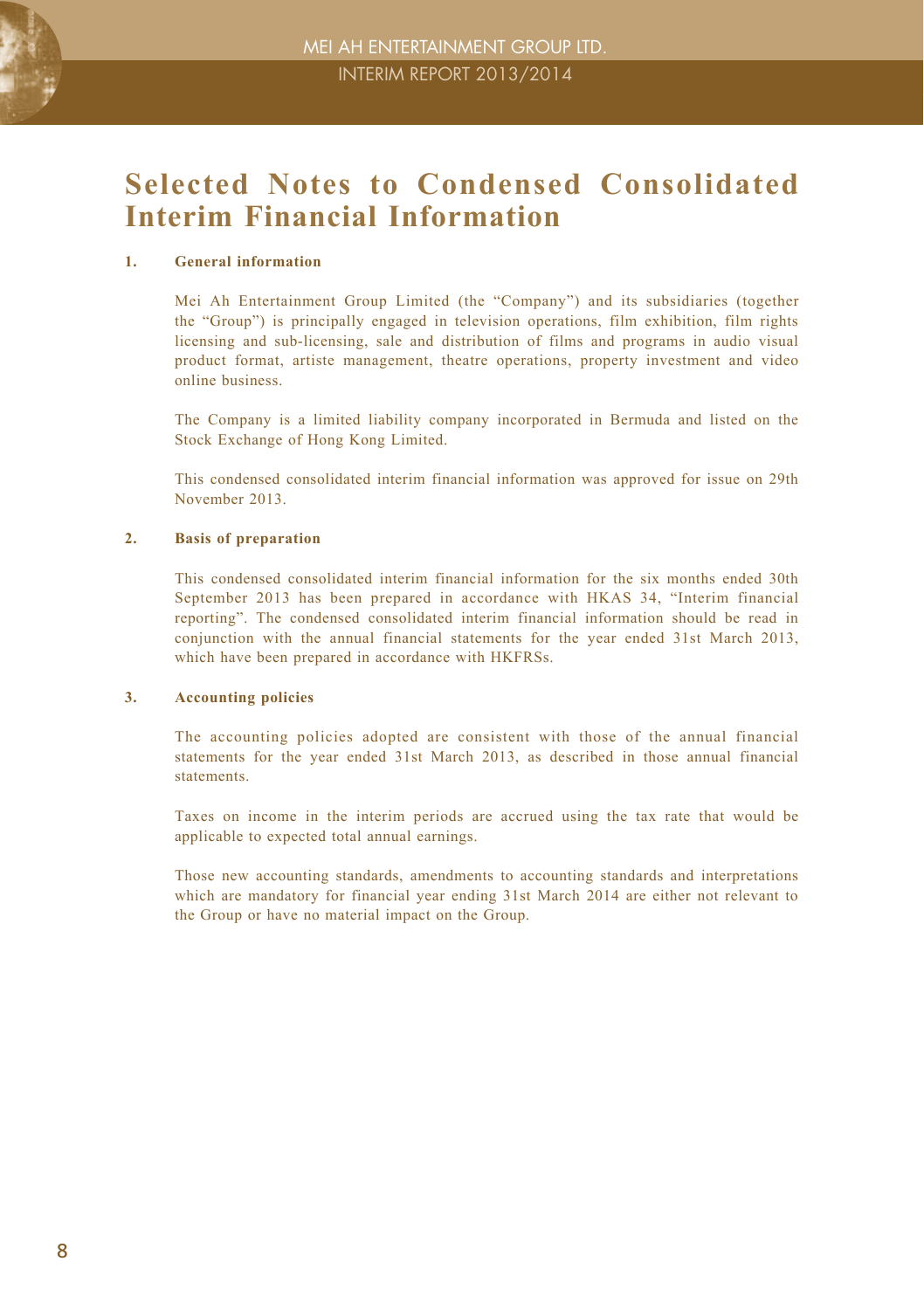

#### **4. Segment information**

An analysis of the Group's revenues and results for the period by business segments, being the primary reporting format, is as follows:

|                                                                                                                                       | <b>Unaudited</b><br>Six months ended 30th September 2013 |                                                                         |                                                                                              |                       |                       |                             |                |                    |                |
|---------------------------------------------------------------------------------------------------------------------------------------|----------------------------------------------------------|-------------------------------------------------------------------------|----------------------------------------------------------------------------------------------|-----------------------|-----------------------|-----------------------------|----------------|--------------------|----------------|
|                                                                                                                                       | Television<br>operations                                 | Film<br>exhibition and<br>film rights<br>licensing and<br>sub-licensing | Sale and<br>distribution<br>of films and<br>programs in<br>audio visual<br>product<br>format | Artiste<br>management | Theatre<br>operations | Property<br>investment      | Video online   | <b>Elimination</b> | Group          |
|                                                                                                                                       | <b>HKS'000</b>                                           | <b>HKS'000</b>                                                          | <b>HKS'000</b>                                                                               | <b>HKS'000</b>        | <b>HKS'000</b>        | <b>HKS'000</b><br>(note(a)) | <b>HKS'000</b> | <b>HKS'000</b>     | <b>HKS'000</b> |
| Segment revenue                                                                                                                       | 27,280                                                   | 26,582                                                                  | 3.245                                                                                        | 779                   | 4.099                 |                             |                |                    | 61,985         |
| Reportable segment profit/(loss)<br>Depreciation and amortisation for<br>property, plant and equipment<br>and leasehold land and land | 9,235                                                    | (3,613)                                                                 | (878)                                                                                        | 108                   | (5,082)               | 4,211                       | (3, 424)       | 427                | 984            |
| use rights                                                                                                                            | (73)                                                     | (647)                                                                   | (305)                                                                                        |                       | (2,129)               |                             | (293)          |                    | (3, 447)       |
| Amortisation for film rights<br>Additions to property, plant and                                                                      | (4,002)                                                  | (18, 597)                                                               |                                                                                              |                       |                       |                             | (588)          | 527                | (22,660)       |
| equipment<br>Additions to film rights, films<br>in progress and film royalty                                                          |                                                          | 967                                                                     |                                                                                              |                       | 10,196                |                             | 186            |                    | 11,349         |
| deposits                                                                                                                              | 4.169                                                    | 42,765                                                                  |                                                                                              |                       |                       |                             | 588            |                    | 47,522         |
| As at 30th September 2013<br>Reportable segment assets                                                                                | 28,964                                                   | 161,009                                                                 | 25,894                                                                                       | 1.210                 | 35,638                | 227,646                     | 2.860          | $\mathfrak{p}$     | 483,223        |
| Reportable segment liabilities                                                                                                        | (15,768)                                                 | (51, 799)                                                               | (7,338)                                                                                      | (919)                 | (7,003)               | (19,989)                    | (6, 498)       |                    | (109, 314)     |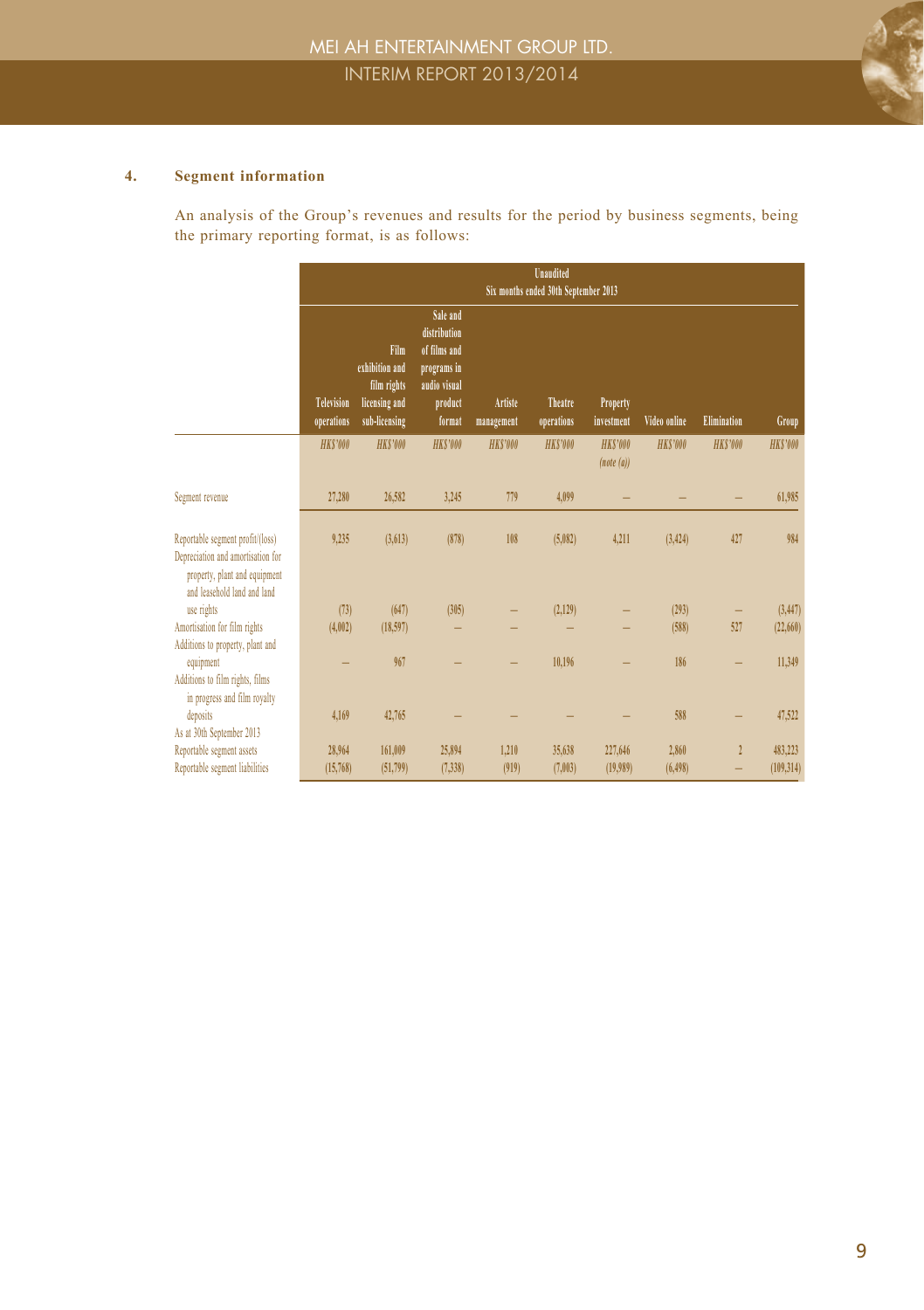

### MEI AH ENTERTAINMENT GROUP LTD. INTERIM REPORT 2013/2014

|                                                                                                                         | <b>Unaudited</b><br>Six months ended 30th September 2012 |                                                                      |                                                                                           |                       |                       |                             |                  |                |                      |
|-------------------------------------------------------------------------------------------------------------------------|----------------------------------------------------------|----------------------------------------------------------------------|-------------------------------------------------------------------------------------------|-----------------------|-----------------------|-----------------------------|------------------|----------------|----------------------|
|                                                                                                                         |                                                          |                                                                      |                                                                                           |                       |                       |                             |                  |                |                      |
|                                                                                                                         | Television<br>operations                                 | Film exhibition<br>and film rights<br>licensing and<br>sub-licensing | Sale and<br>distribution<br>of films and<br>programs in<br>audio visual<br>product format | Artiste<br>management | Theatre<br>operations | Property<br>investment      | Video online     | Elimination    | Group                |
|                                                                                                                         | <b>HKS'000</b>                                           | <b>HKS'000</b>                                                       | <b>HK\$'000</b>                                                                           | <b>HKS'000</b>        | <b>HKS'000</b>        | <b>HKS'000</b><br>(note(a)) | <b>HKS'000</b>   | <b>HKS'000</b> | <b>HKS'000</b>       |
| External sales<br>Inter-segment sales                                                                                   | 28,553                                                   | 318,861<br>195                                                       | 7,944                                                                                     | 6,294                 | 4,081                 |                             |                  | (195)          | 365,733              |
|                                                                                                                         |                                                          |                                                                      |                                                                                           |                       |                       |                             |                  |                |                      |
| Segment revenue                                                                                                         | 28,553                                                   | 319,056                                                              | 7,944                                                                                     | 6,294                 | 4,081                 |                             |                  | (195)          | 365,733              |
| Reportable segment profit/(loss)<br>Depreciation and amortisation<br>for property, plant and<br>equipment and leasehold | (8, 445)                                                 | (17,750)                                                             | (1, 218)                                                                                  | 5,168                 | (4, 127)              | 26,851                      |                  | 214            | 693                  |
| land and land use rights                                                                                                | (137)                                                    | (185)                                                                | (317)                                                                                     |                       | (2,067)               |                             |                  |                | (2,706)              |
| Amortisation for film rights<br>Provisions for impairment of film                                                       | (7.004)                                                  | (71,740)                                                             | (381)                                                                                     |                       |                       |                             |                  | 409            | (78, 716)            |
| rights<br>Additions to property, plant and                                                                              | (14, 876)                                                | (11, 593)                                                            |                                                                                           |                       |                       |                             |                  |                | (26, 469)            |
| equipment<br>Additions to film rights, films in<br>progress and film royalty                                            | 23                                                       | 74                                                                   |                                                                                           |                       | 1,637                 |                             |                  |                | 1,734                |
| deposits<br>As at 31st March 2013                                                                                       | 5,283                                                    | 23,801                                                               | 139                                                                                       |                       |                       |                             |                  | (194)          | 29,029               |
| Reportable segment assets<br>Reportable segment liabilities                                                             | 25,890<br>(29, 425)                                      | 156,939<br>(54,356)                                                  | 30,864<br>(5, 128)                                                                        | 2,120<br>(724)        | 26,216<br>(6, 476)    | 224,761<br>(20, 351)        | 2,941<br>(8,219) | (525)<br>÷     | 469,206<br>(124,769) |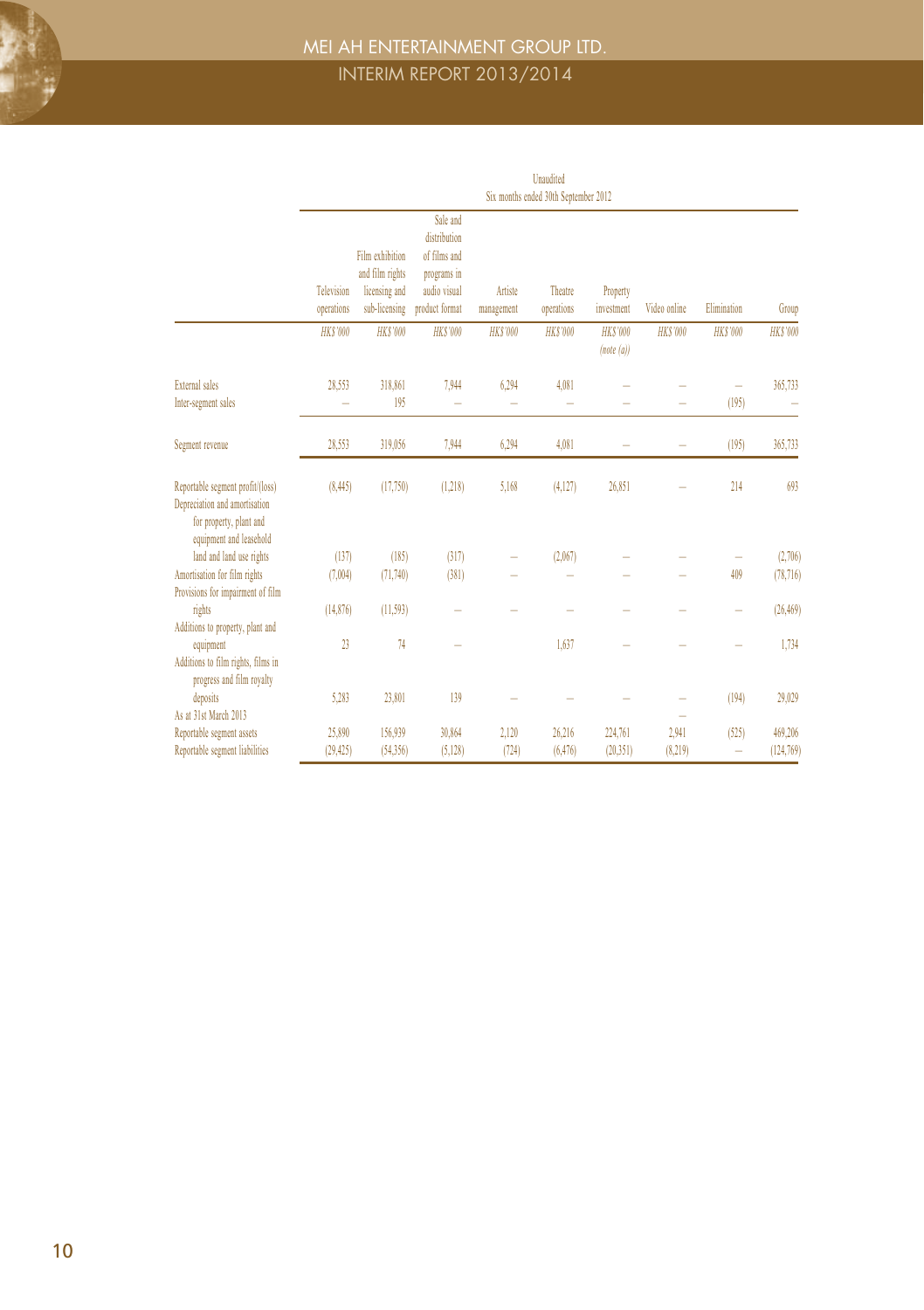

#### *Profit or loss*

|                                                                                                                                                                                              | Unaudited<br>Six months ended<br>30th September           |                                  |  |  |
|----------------------------------------------------------------------------------------------------------------------------------------------------------------------------------------------|-----------------------------------------------------------|----------------------------------|--|--|
|                                                                                                                                                                                              | 2013                                                      | 2012                             |  |  |
|                                                                                                                                                                                              | <b>HKS'000</b>                                            | <b>HK\$'000</b>                  |  |  |
| Reportable segment profit<br>Unallocated amounts:                                                                                                                                            | 984                                                       | 693                              |  |  |
| Unallocated other income<br>Unallocated other gains/(losses) $-$ net<br>Unallocated finance income/ $(costs)$ — net                                                                          | 1,093<br>11,440<br>973                                    | 1,118<br>(8, 218)<br>(160)       |  |  |
| Depreciation and amortisation of property, plant and<br>equipment and leasehold land and land use rights<br>Unallocated corporate expenses                                                   | (573)<br>(902)                                            | (2, 252)<br>(2,577)              |  |  |
| Profit/(loss) before income tax                                                                                                                                                              | 13,015                                                    | (11, 396)                        |  |  |
| Additions to property, plant and equipment<br>Attributable to reportable segments<br>Unallocated additions                                                                                   | 11,349<br>24,977                                          | 1,734<br>221                     |  |  |
|                                                                                                                                                                                              | 36,326                                                    | 1,955                            |  |  |
|                                                                                                                                                                                              | <b>Unaudited</b><br>30 <sub>th</sub><br>September<br>2013 | Audited<br>31st<br>March<br>2013 |  |  |
|                                                                                                                                                                                              | <b>HKS'000</b>                                            | <b>HK\$'000</b>                  |  |  |
| <b>Assets</b><br>Reportable segment assets<br>Unallocated assets:                                                                                                                            | 483,223                                                   | 469,206                          |  |  |
| Unallocated property, plant and equipment and<br>leasehold land and land use rights<br>Unallocated available-for-sale financial assets<br>Unallocated financial assets at fair value through | 193,492<br>5,529                                          | 169,403<br>9,146                 |  |  |
| profit or loss<br>Unallocated cash and cash equivalents<br>Unallocated interests in and amounts due from                                                                                     | 42,703<br>202                                             | 32,722<br>3,790                  |  |  |
| associated companies<br>Unallocated corporate assets                                                                                                                                         | 11,432<br>7,355                                           | 13,170<br>13,636                 |  |  |
| Total assets per consolidated balance sheet                                                                                                                                                  | 743,936                                                   | 711,073                          |  |  |
| <b>Liabilities</b><br>Reportable segment liabilities<br>Unallocated liabilities:                                                                                                             | 109,314                                                   | 124,769                          |  |  |
| Unallocated bank borrowings<br>Unallocated corporate liabilities                                                                                                                             | 45,984<br>1,448                                           | 9,048<br>1,753                   |  |  |
| Total liabilities per consolidated balance sheet                                                                                                                                             | 156,746                                                   | 135,570                          |  |  |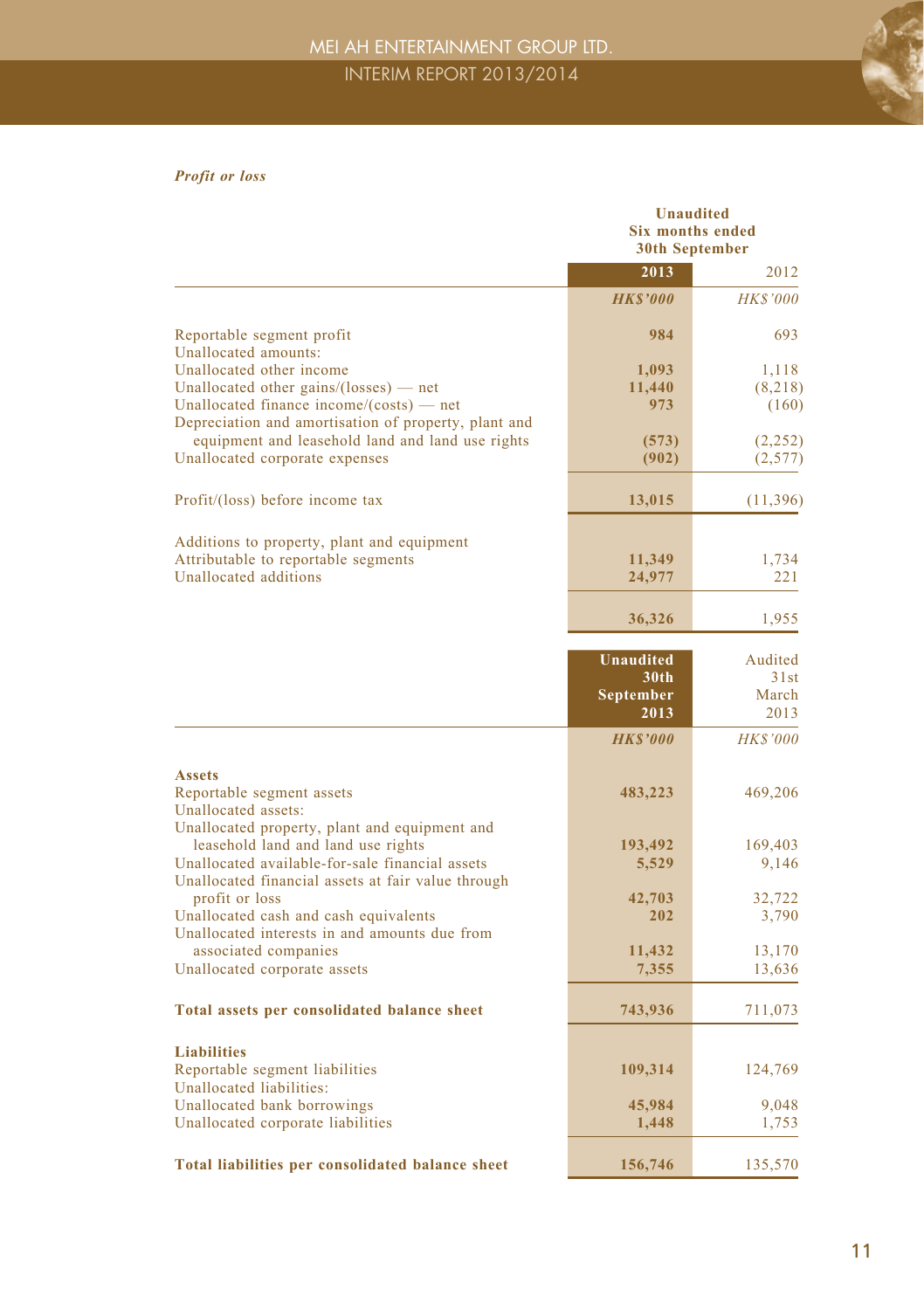#### *Secondary reporting format — geographical segment*

The Group's is domiciled in Hong Kong. The results of its revenue from external customers and non-current assets other than interests in associated companies and financial instruments located in Hong Kong and other countries are summarized below:

|                            |                | <b>Revenues from</b><br>external customers<br><b>Unaudited</b><br><b>Six months ended</b><br>30th September |  |  |  |
|----------------------------|----------------|-------------------------------------------------------------------------------------------------------------|--|--|--|
|                            | 2013           | 2012                                                                                                        |  |  |  |
|                            | <b>HKS'000</b> | <b>HK\$'000</b>                                                                                             |  |  |  |
| Hong Kong                  | 25,657         | 40,434                                                                                                      |  |  |  |
| Singapore                  | 8,190          | 9,783                                                                                                       |  |  |  |
| People's Republic of China | 14,211         | 304,836                                                                                                     |  |  |  |
| Taiwan                     | 6,479          | 2,344                                                                                                       |  |  |  |
| Other countries            | 7,448          | 8,336                                                                                                       |  |  |  |
|                            | 61,985         | 365,733                                                                                                     |  |  |  |

#### **Non-current assets (other than interests in associated companies and financial instruments)**

|                            | 1115t1 umvmt57   |                 |  |  |
|----------------------------|------------------|-----------------|--|--|
|                            | <b>Unaudited</b> | Audited         |  |  |
|                            | 30th             | 31st            |  |  |
|                            | <b>September</b> | March           |  |  |
|                            | 2013             | 2013            |  |  |
|                            | <b>HKS'000</b>   | <b>HK\$'000</b> |  |  |
| Hong Kong                  | 346,216          | 303,402         |  |  |
| People's Republic of China | 172,280          | 161,105         |  |  |
| Other countries            | 21,593           | 23,533          |  |  |
|                            | 540,089          | 488,040         |  |  |

#### *Note (a)*

(a) The revenue attributable to the segment "property investment" has been included in other income.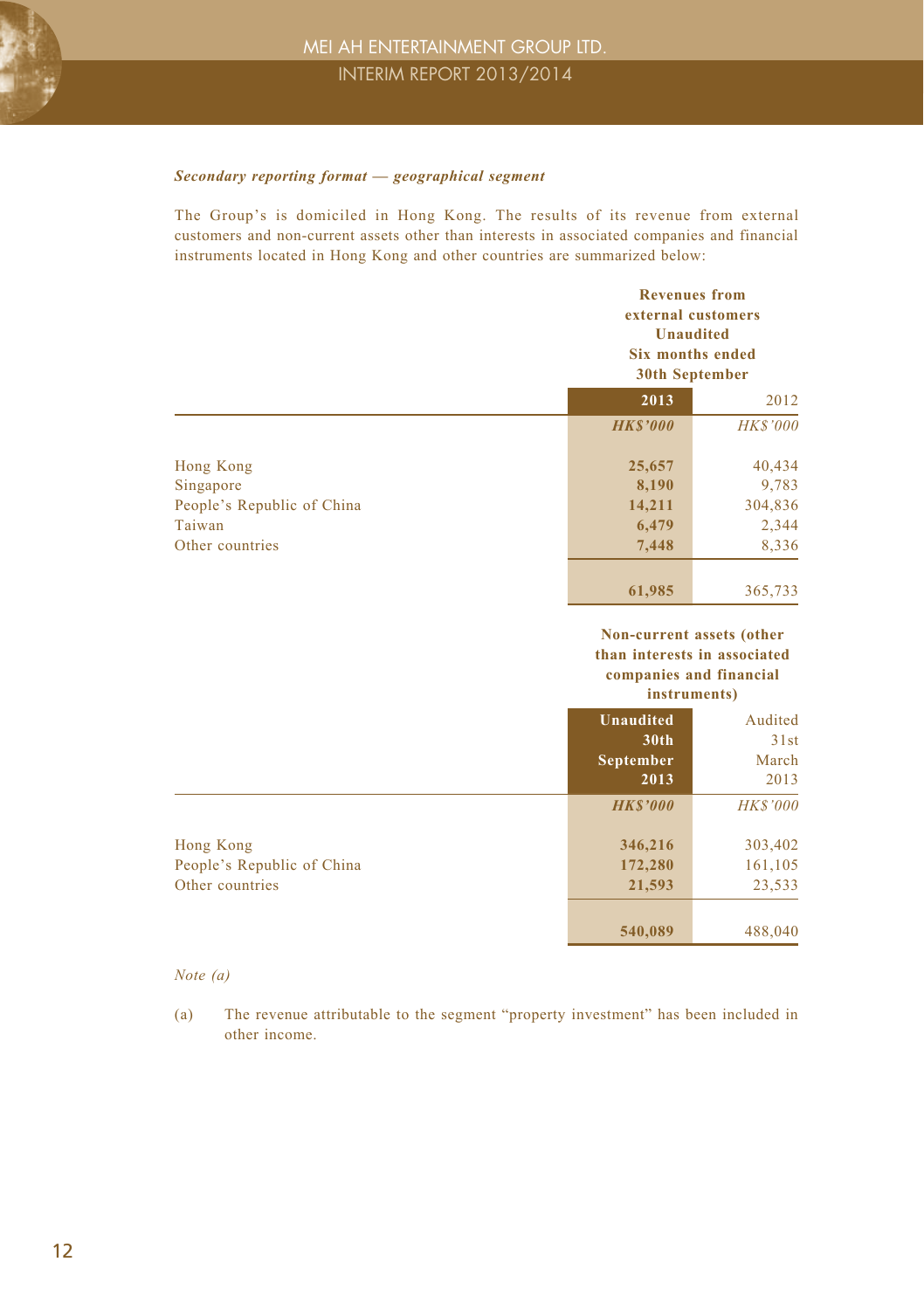

#### **5. Other income**

|                                                   |                | <b>Unaudited</b><br>Six months ended<br>30th September |  |
|---------------------------------------------------|----------------|--------------------------------------------------------|--|
|                                                   | 2013           | 2012                                                   |  |
|                                                   | <b>HKS'000</b> | <b>HK\$'000</b>                                        |  |
| Dividend income from available-for-sale financial |                |                                                        |  |
| assets                                            | 1,093          | 1,118                                                  |  |
| Rental income                                     | 3,102          | 3,233                                                  |  |
| Management fee and other income                   | 1,639          | 1,583                                                  |  |
|                                                   | 5,834          | 5,934                                                  |  |

#### **6. Other gains/(losses) — net**

|                                                                                                          | <b>Unaudited</b><br>Six months ended<br>30th September |                 |
|----------------------------------------------------------------------------------------------------------|--------------------------------------------------------|-----------------|
|                                                                                                          | 2013<br>2012                                           |                 |
|                                                                                                          | <b>HKS'000</b>                                         | <b>HK\$'000</b> |
| Surplus on revaluation of investment properties<br>Fair value gains/(losses) on financial assets at fair | 1,118                                                  | 23,913          |
| value through profit or loss                                                                             | 10,616                                                 | (8, 429)        |
| Gain on disposal of available-for-sale financial assets                                                  | 824                                                    | 211             |
|                                                                                                          | 12,558                                                 | 15,695          |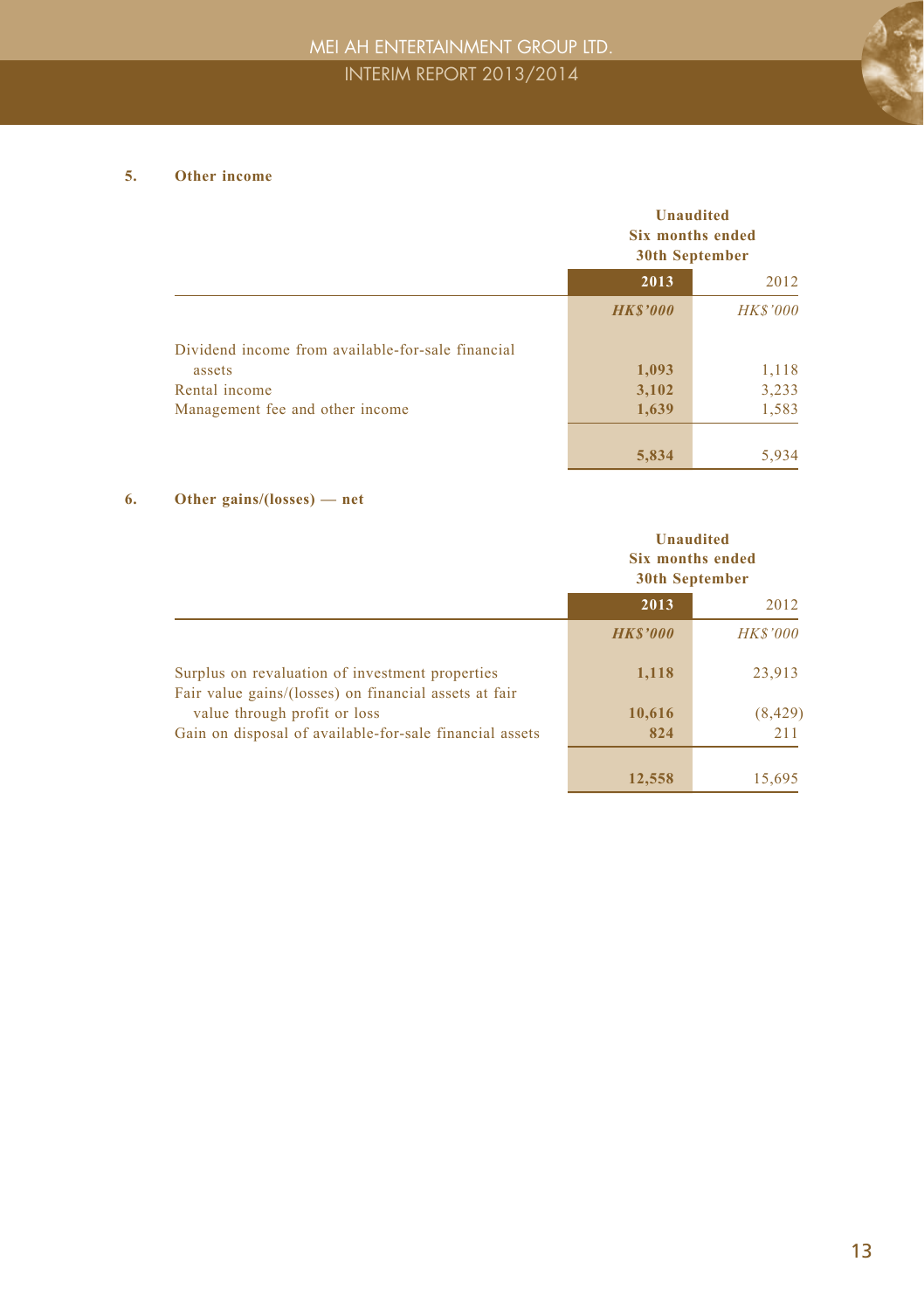#### **7. Expenses by nature**

Expenses included in cost of sales, selling and marketing expenses, administrative expenses are analysed as follows:

|                                                      | <b>Unaudited</b><br>Six months ended<br><b>30th September</b> |                 |
|------------------------------------------------------|---------------------------------------------------------------|-----------------|
|                                                      | 2013<br>2012                                                  |                 |
|                                                      | <b>HKS'000</b>                                                | <b>HK\$'000</b> |
| Amortisation of film rights                          | 22,660                                                        | 78,716          |
| Patent rights                                        | 96                                                            | 3,900           |
| Provision for impairment of film rights and films in |                                                               |                 |
| progress                                             |                                                               | 26,469          |
| Amortisation of leasehold land and land use rights   | 394                                                           | 394             |
| Depreciation of property, plant and equipment        | 3,626                                                         | 4,564           |
| Cost of goods sold                                   | 1,114                                                         | 1,736           |
| Wages and salaries                                   | 17.094                                                        | 16,289          |

#### **8. Taxation**

Hong Kong profits tax has been provided at the rate of 16.5% (2012: 16.5%) on the estimated assessable profit for the period. Taxation on overseas profits has been calculated on the estimated assessable profit for the period.

|                                                |                 | <b>Unaudited</b><br>Six months ended<br>30th September |  |
|------------------------------------------------|-----------------|--------------------------------------------------------|--|
|                                                | 2013            | 2012                                                   |  |
|                                                | <b>HK\$'000</b> | <b>HK\$'000</b>                                        |  |
| Current income $tax$ — Hong Kong profits $tax$ | 620             | 1,400                                                  |  |
| Deferred income tax                            | (683)           | 1,688                                                  |  |
|                                                |                 |                                                        |  |
|                                                | (63)            | 3,088                                                  |  |

#### **9. Earnings/(loss) per share**

The calculation of basic earnings/(loss) per share is based on the Group's profit/ (loss) attributable to equity holders of the Company of HK\$13,141,000 (2012: loss of HK\$16,275,000) and on the weighted average of 5,633,035,000 (2012: 5,633,035,000) ordinary shares in issue during the period.

Diluted earnings/(loss) per share for the six months ended 30th September 2013 and 2012 were the same as the basic earnings/(loss) per share as there were no diluting event during the period.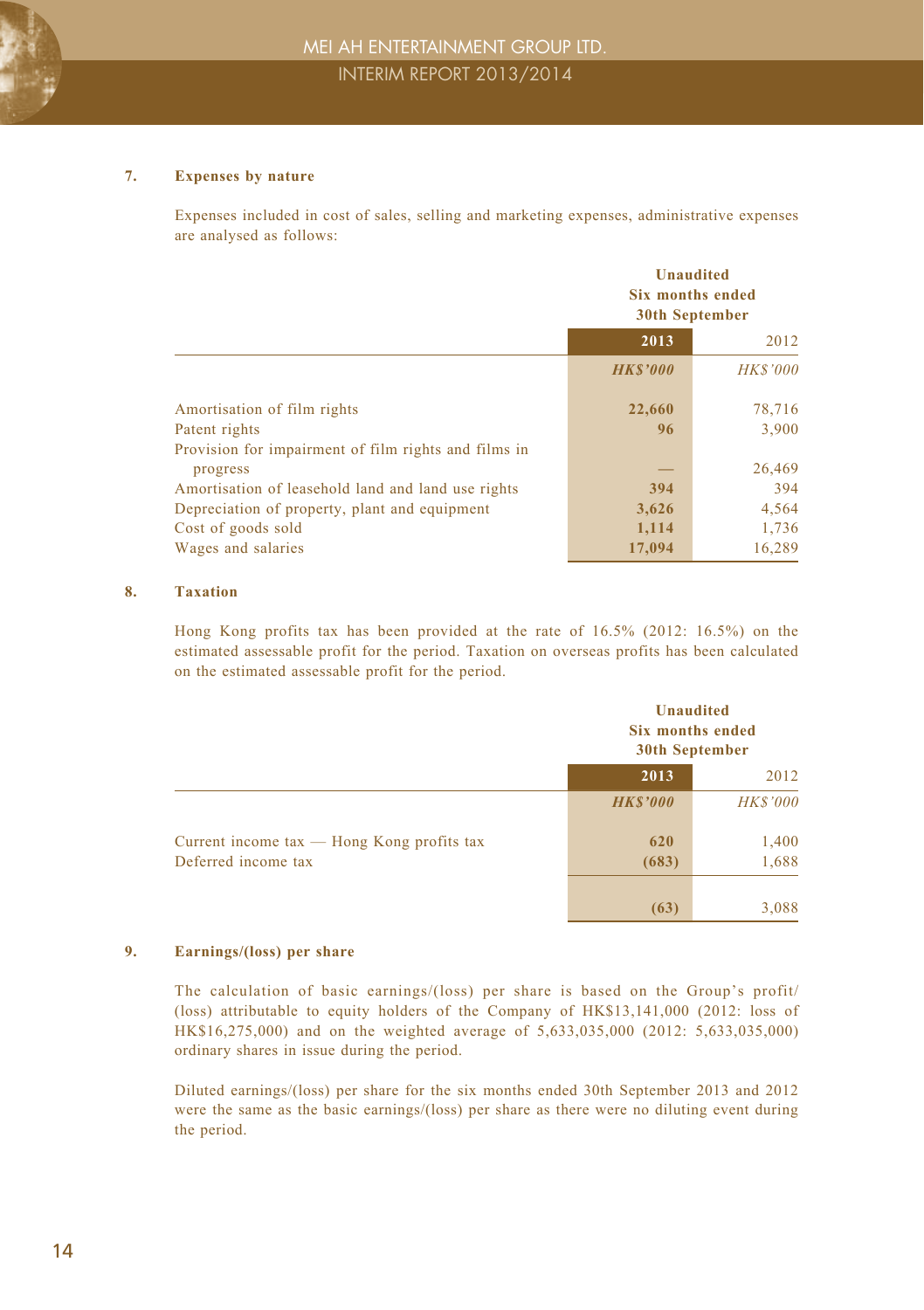

#### **10. Dividends**

The board does not recommend the payment of an interim dividend for the six months ended 30th September 2013 (2012: Nil).

#### **11. Trade and other receivables**

|                                                                                                                           | <b>Unaudited</b><br>30 <sub>th</sub><br>September<br>2013 | Audited<br>31st<br>March<br>2013 |
|---------------------------------------------------------------------------------------------------------------------------|-----------------------------------------------------------|----------------------------------|
|                                                                                                                           | <b>HKS'000</b>                                            | <b>HK\$'000</b>                  |
| Trade receivables<br>Less: provision for impairment of receivables                                                        | 29,974<br>(23, 101)                                       | 51,984<br>(22, 596)              |
| Trade receivables — net                                                                                                   | 6,873                                                     | 29,388                           |
| Prepayments<br>Deposits and other receivables                                                                             | 2,027<br>24,657                                           | 2,995<br>17,201                  |
| Other receivables — non current portion<br>Less:<br>Deposit for acquisition of land and building<br>— non current portion | 33,557<br>(5,358)                                         | 49,584<br>(5, 426)<br>(6, 136)   |
| Current portion                                                                                                           | 28,199                                                    | 38,022                           |

The ageing analysis of trade receivables is as follows:

|                                                       | <b>Unaudited</b><br>30th<br>September<br>2013 | Audited<br>31st<br>March<br>2013 |
|-------------------------------------------------------|-----------------------------------------------|----------------------------------|
|                                                       | <b>HKS'000</b>                                | <b>HK\$'000</b>                  |
| Current to 3 months<br>4 to 6 months<br>Over 6 months | 3,806<br>780<br>25,388                        | 4,577<br>1,290<br>46,117         |
|                                                       | 29,974                                        | 51,984                           |

The Group's credit terms to trade receivables generally ranges from 7 to 90 days.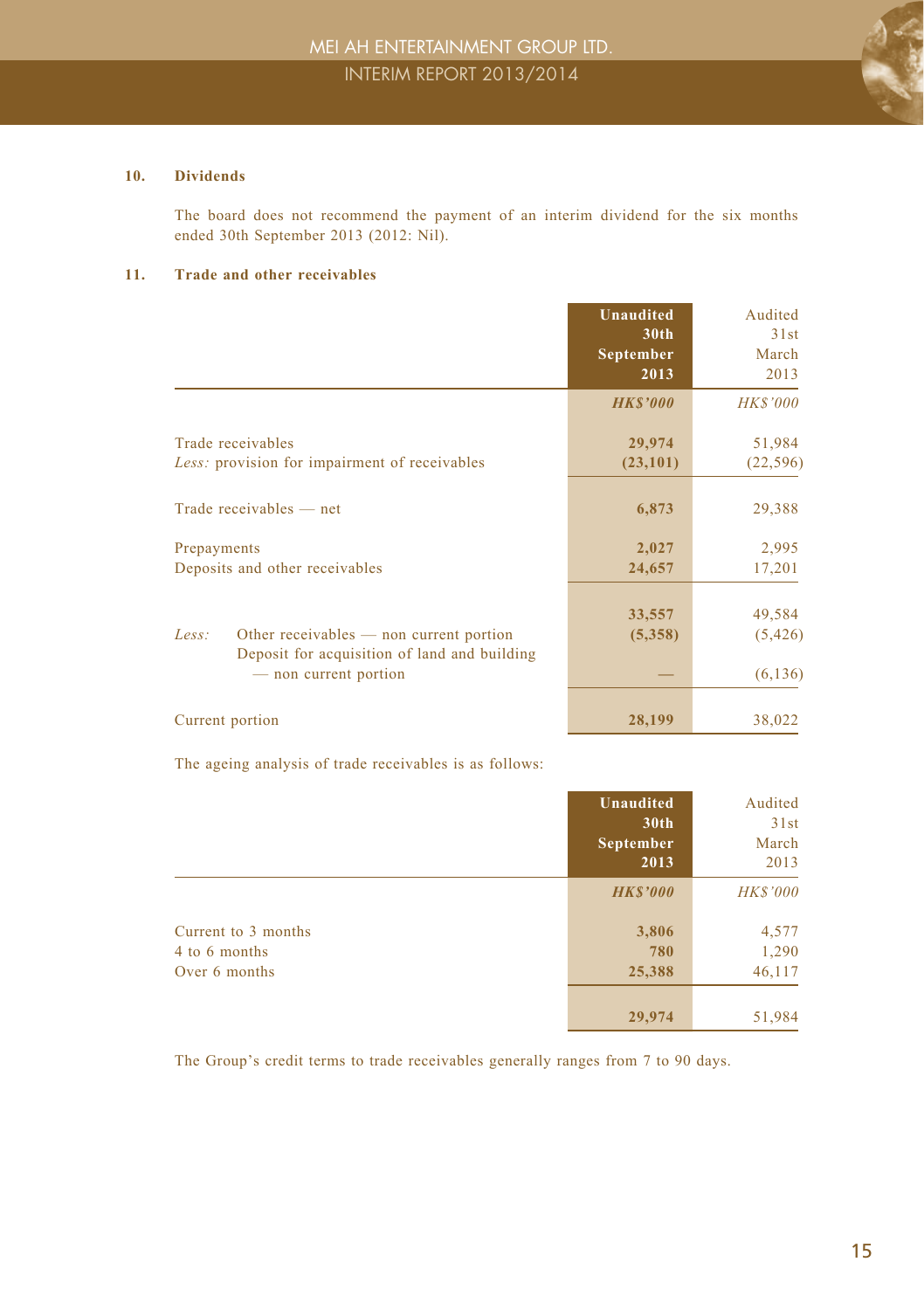#### **12. Trade and other payables**

|                                               | Unaudited<br>30th<br><b>September</b><br>2013 | Audited<br>31st<br>March<br>2013 |
|-----------------------------------------------|-----------------------------------------------|----------------------------------|
|                                               | <b>HKS'000</b>                                | <b>HK\$'000</b>                  |
| Trade payables<br>Other payables and accruals | 5,143<br>59,508                               | 4,157<br>68,660                  |
|                                               | 64,651                                        | 72,817                           |

The ageing analysis of trade payables is as follows:

|                                                       | Unaudited<br>30th<br>September<br>2013 | Audited<br>31st<br>March<br>2013 |
|-------------------------------------------------------|----------------------------------------|----------------------------------|
|                                                       | <b>HKS'000</b>                         | <b>HK\$'000</b>                  |
| Current to 3 months<br>4 to 6 months<br>Over 6 months | 1,205<br>3,938                         | 2,149<br>78<br>1,930             |
|                                                       | 5,143                                  | 4,157                            |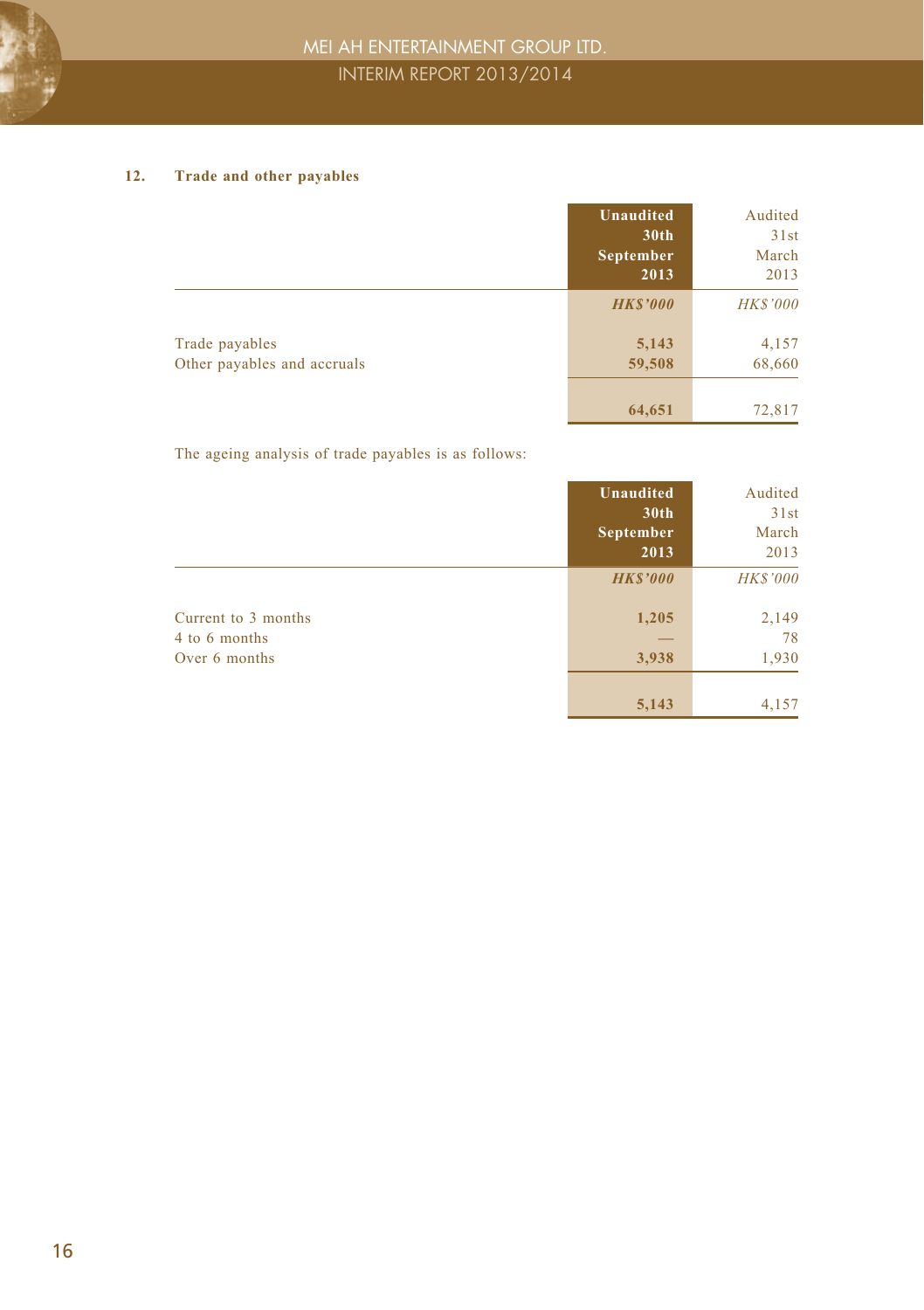#### **13. Borrowings**

|                                                                               | <b>Unaudited</b><br>30 <sub>th</sub><br>September<br>2013 | Audited<br>31st<br>March<br>2013 |
|-------------------------------------------------------------------------------|-----------------------------------------------------------|----------------------------------|
|                                                                               | <b>HKS'000</b>                                            | <b>HK\$'000</b>                  |
| Bank overdrafts — secured<br>Secured bank loans — current portion             | 11,611<br>21,368                                          | 48<br>9,000                      |
| Bank borrowings — current portion<br>Secured bank loans — non-current portion | 32,979<br>13,005                                          | 9,048                            |
| Total borrowings                                                              | 45,984                                                    | 9,048                            |

(a) The borrowings are repayable in the following periods:

|                      | <b>Unaudited</b><br>30 <sub>th</sub><br>September<br>2013 | Audited<br>31st<br>March<br>2013 |
|----------------------|-----------------------------------------------------------|----------------------------------|
|                      | <b>HK\$'000</b>                                           | <b>HK\$'000</b>                  |
| Within 1 year        | 32,979                                                    | 9,048                            |
| Between 1 to 2 years | 1,397                                                     |                                  |
| Between 2 to 5 years | 4,374                                                     |                                  |
|                      | 38,750                                                    | 9,048                            |
| Later than 5 years   | 7,234                                                     |                                  |
|                      | 45,984                                                    | 9,048                            |

 $\begin{array}{c} \begin{array}{c} \begin{array}{c} \end{array} \\ \begin{array}{c} \end{array} \end{array} \end{array}$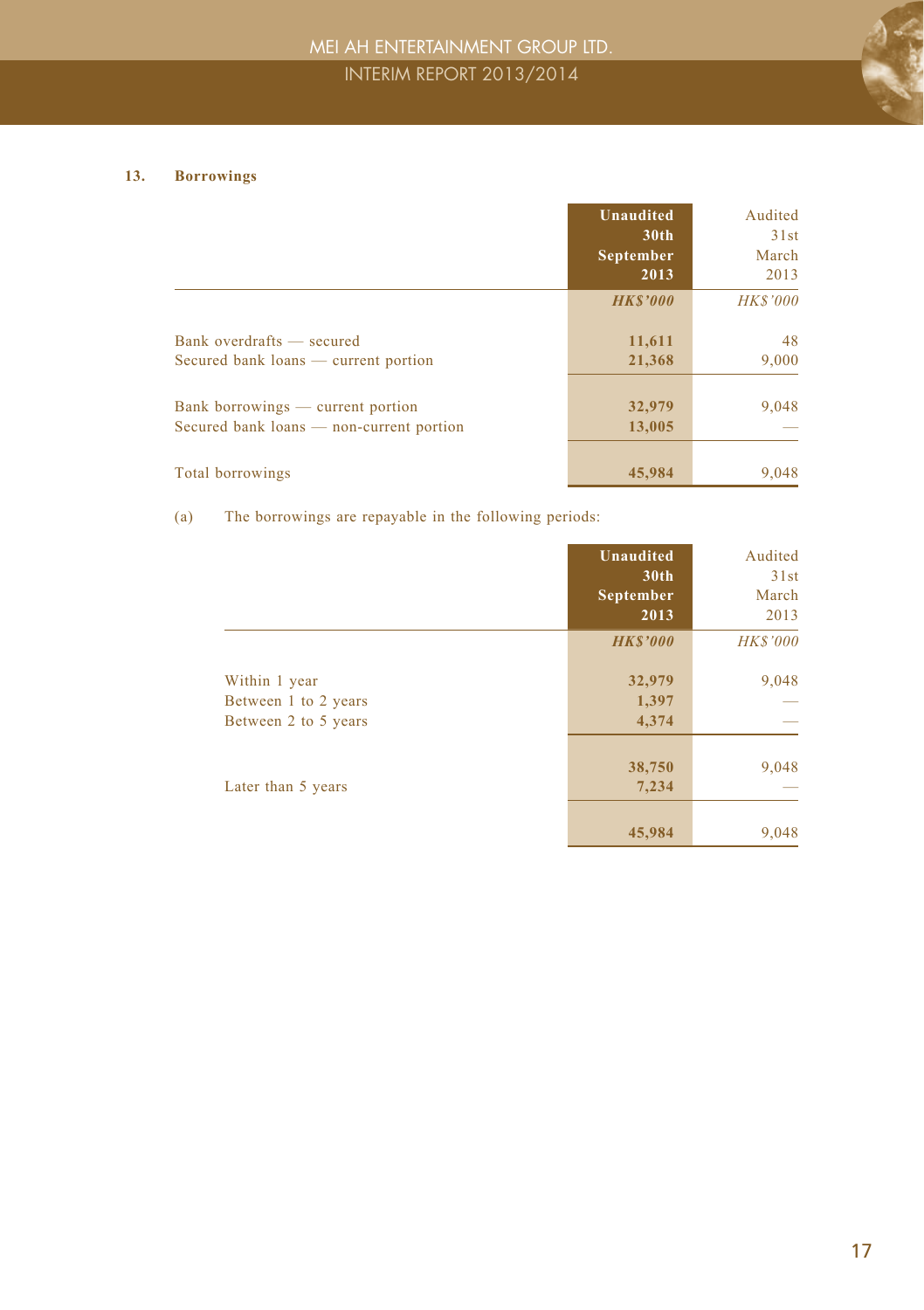#### **14. Share capital**

|                       | Number of ordinary shares |            | <b>Ordinary shares</b> |                 |
|-----------------------|---------------------------|------------|------------------------|-----------------|
|                       | <b>Unaudited</b>          | Audited    | <b>Unaudited</b>       | Audited         |
|                       | 30 <sub>th</sub>          | 31st       | 30 <sub>th</sub>       | 31st            |
|                       | September                 | March      | September              | March           |
|                       | 2013                      | 2013       | 2013                   | 2013            |
|                       | '000                      | 000'       | <b>HKS'000</b>         | <b>HK\$'000</b> |
| Authorised            | 15,000,000                | 15,000,000 | 300,000                | 300,000         |
| Issued and fully paid | 5,633,035                 | 5,633,035  | 112,661                | 112.661         |

#### **15. Contingent liabilities**

At 30th September 2013, the Company had contingent liabilities of guarantees given to banks in respect of banking facilities granted to subsidiaries to the extent of approximately HK\$41,000,000 (31st March 2013: HK\$32,000,000).

#### **16. Capital commitments**

As at 30th September 2013, the Group had contracted commitments but not provided for in the financial information as follows:

|                                                                                                                   | Unaudited<br>30 <sub>th</sub><br><b>September</b><br>2013 | Audited<br>31st<br>March<br>2013 |
|-------------------------------------------------------------------------------------------------------------------|-----------------------------------------------------------|----------------------------------|
|                                                                                                                   | <b>HKS'000</b>                                            | <b>HK\$'000</b>                  |
| Commitments in respect of<br>- property, plant and equipment<br>— film rights, films in progress and film royalty | 6,932                                                     | 26,318                           |
| deposits                                                                                                          | 57,201                                                    | 4,951                            |
|                                                                                                                   | 64,133                                                    | 31,269                           |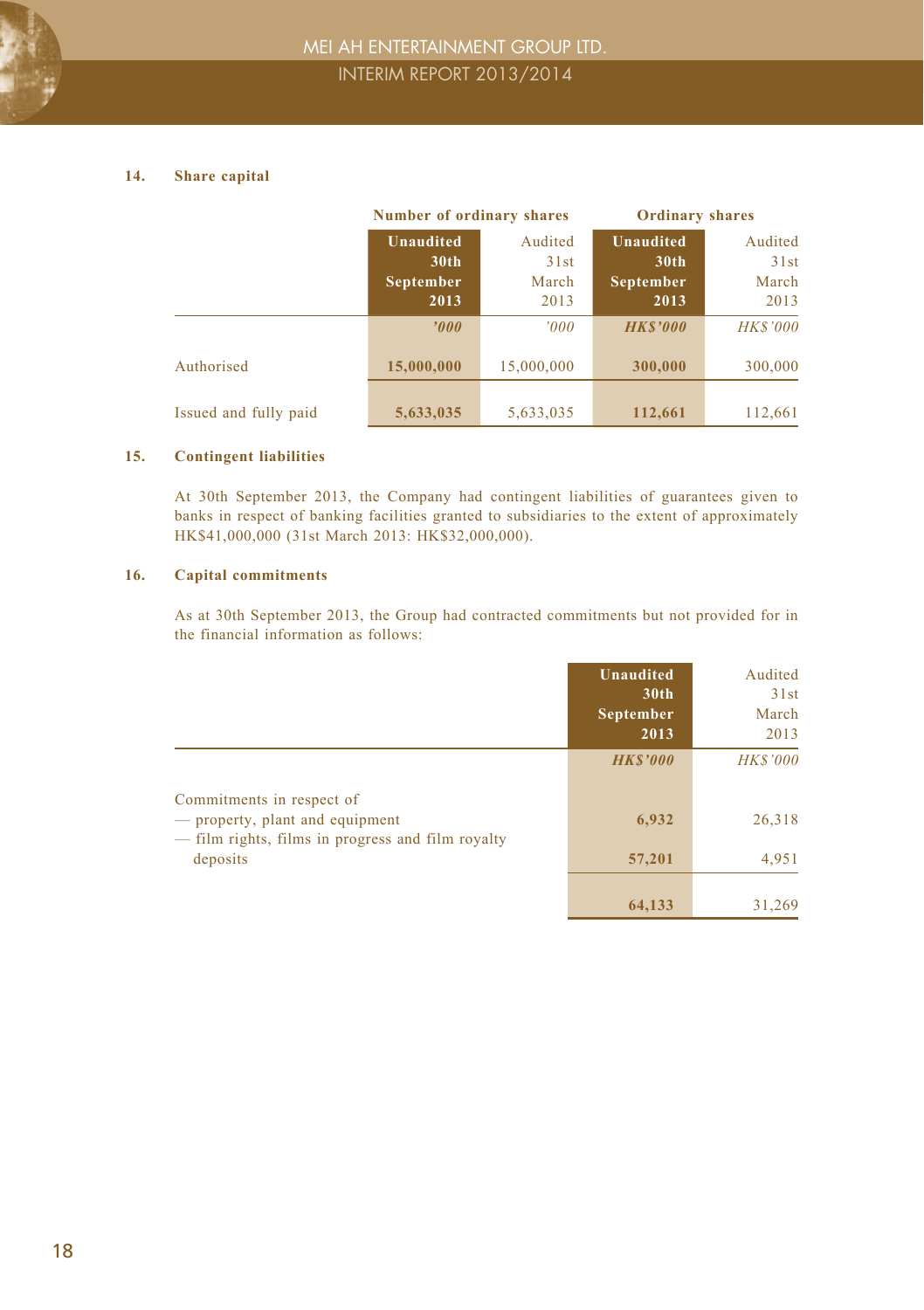

#### **17. Operating lease commitments**

#### *(a) Operating lease commitments — Group company as lessee*

The Group leases certain of its offices and premises under non-cancellable operating lease agreements. The lease terms are between 1 to 20 years, and the majority of lease agreements are renewable at the end of the lease period at market rate. The future aggregate minimum lease payments under non-cancellable operating leases are as follows:

|                                                                                    | Unaudited<br>30 <sub>th</sub><br>September<br>2013 | Audited<br>31st<br>March<br>2013              |
|------------------------------------------------------------------------------------|----------------------------------------------------|-----------------------------------------------|
| Within 1 year<br>Later than 1 year and no later than 5 years<br>Later than 5 years | <b>HKS'000</b><br>7,212<br>38,516<br>92,729        | <b>HK\$'000</b><br>5,646<br>32,529<br>107,216 |
|                                                                                    | 138,457                                            | 145,391                                       |

#### *(b) Operating lease commitments — Group company as lessor*

The Group leases its investment properties to certain customers under noncancellable operating leases. The lease terms are between 2 to 4 years. The future aggregate minimum lease payments under non-cancellable operating leases are as follows:

|                                                              | Unaudited<br>30th<br>September<br>2013 | Audited<br>31st<br>March<br>2013 |
|--------------------------------------------------------------|----------------------------------------|----------------------------------|
|                                                              | <b>HKS'000</b>                         | <b>HK\$'000</b>                  |
| Within 1 year<br>Later than 1 year and no later than 5 years | 2,667<br>1,441                         | 3,285<br>392                     |
|                                                              | 4.108                                  | 3,677                            |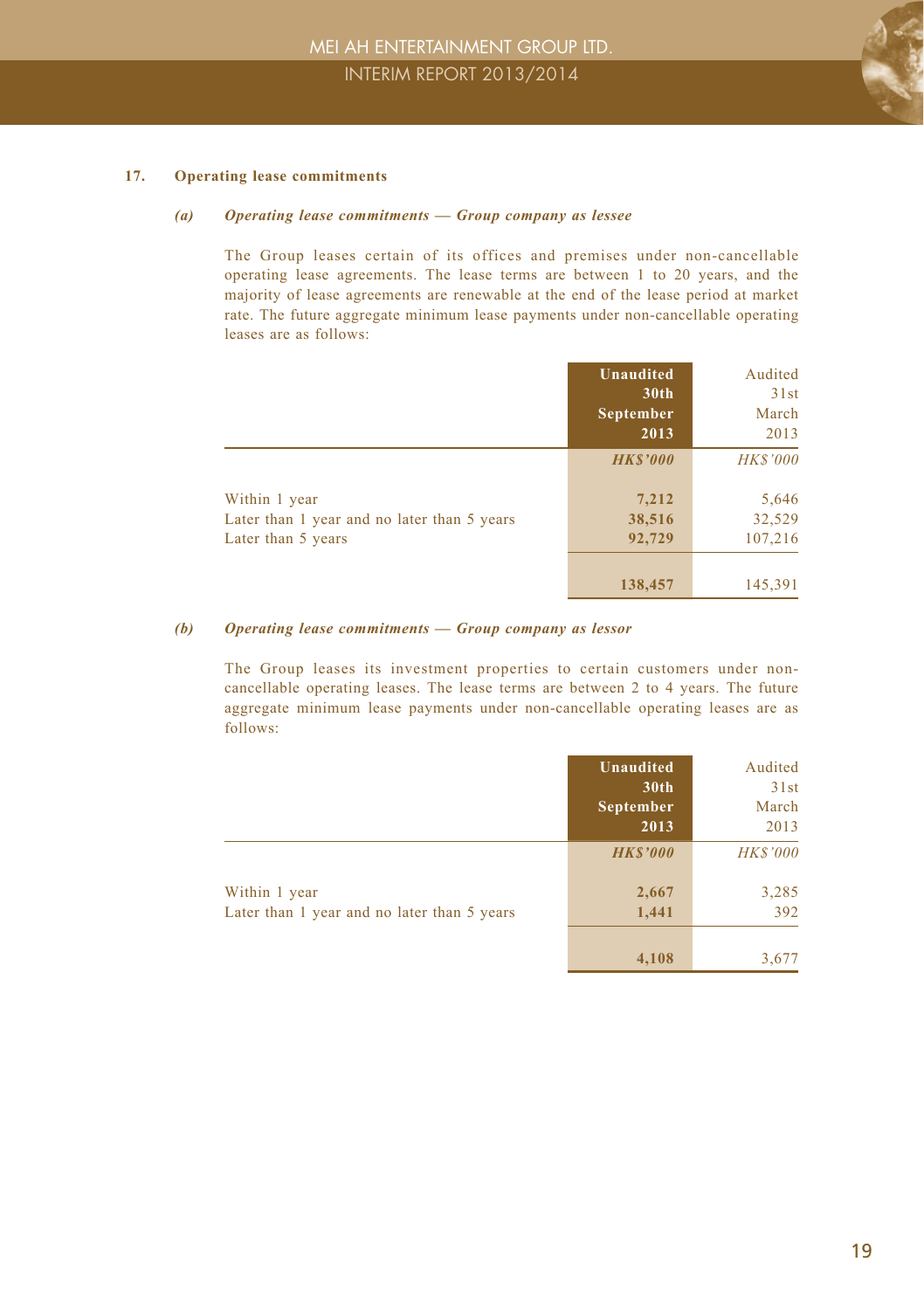#### **18. Related party transactions**

Save as disclosed elsewhere in the condensed consolidated interim financial information, significant related party transactions, which were carried out in the ordinary course of the Group's business, are as follows:

|                                                     | <b>Unaudited</b><br>Six months ended<br>30th September |                 |
|-----------------------------------------------------|--------------------------------------------------------|-----------------|
|                                                     | 2013                                                   | 2012            |
|                                                     | <b>HKS'000</b>                                         | <b>HK\$'000</b> |
| Post-production and origination services payable to |                                                        |                 |
| an associated company                               | 1,915                                                  | 2,240           |
| Playout services payable to an associated company   | 1,729                                                  | 1,475           |
| Rental income receivable from an associated company | 367                                                    | 367             |
| Management fee income receivable from an associated |                                                        |                 |
| company                                             | 122                                                    | 122             |
| Other administrative costs payable to an associated |                                                        |                 |
| company                                             | 65                                                     | 65              |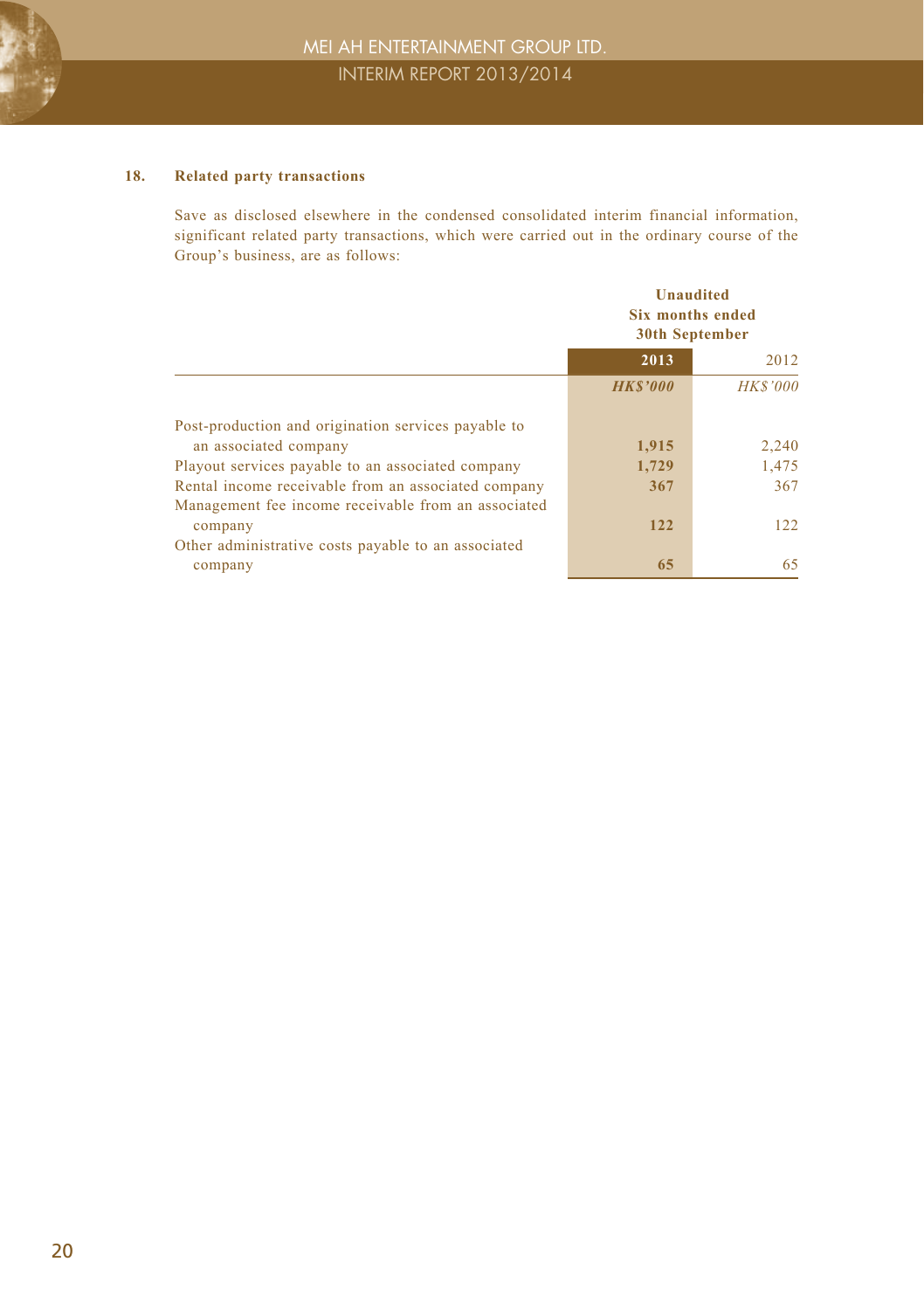### **Interim Dividend**

The board does not recommend the payment of an interim dividend for the six months ended 30th September 2013 (2012: Nil).

### **Business Review and Management Discussion and Analysis**

During the six months ended 30th September 2013, the Group recorded an unaudited consolidated turnover of HK\$61,985,000 (2012: HK\$365,733,000) and a profit attributable to equity holders of the Company of HK\$13,141,000 (2012: loss of HK\$16,275,000).

The contribution of revenues from the Group's film exhibition and film rights licensing and sublicensing segment was decreased from HK\$319 million to HK\$27 million, which was mainly attributable to the absence of certain new titles released during the same period last year, including "Silent War", "Lan Kwai Fong 2" and "Love in the Buff" which contributed significant theatrical revenues to the Group last year. Due to the absence of provision for impairment of certain titles made in the same period last year, the segment loss was dropped from HK\$18 million last year to HK\$3.6 million this year.

The Group will continue to strengthen its film library through acquisition, own production and co-production, as at 30th September 2013, a number of new titles were in progress and they are expected to be released in the second half of the financial year and the forthcoming financial year.

Besides self producing and investing, the Group also makes use of its wide distribution network developed for years and develop its business of film distribution agency. Equipped by the Group's film library and through the Group's experience and network in program sourcing, the Group is confident that it will continue to provide high quality and customized programs to its audiences.

The contribution of revenues from the Group's television segment kept steady at approximately HK\$27 million (2012: HK\$28 million).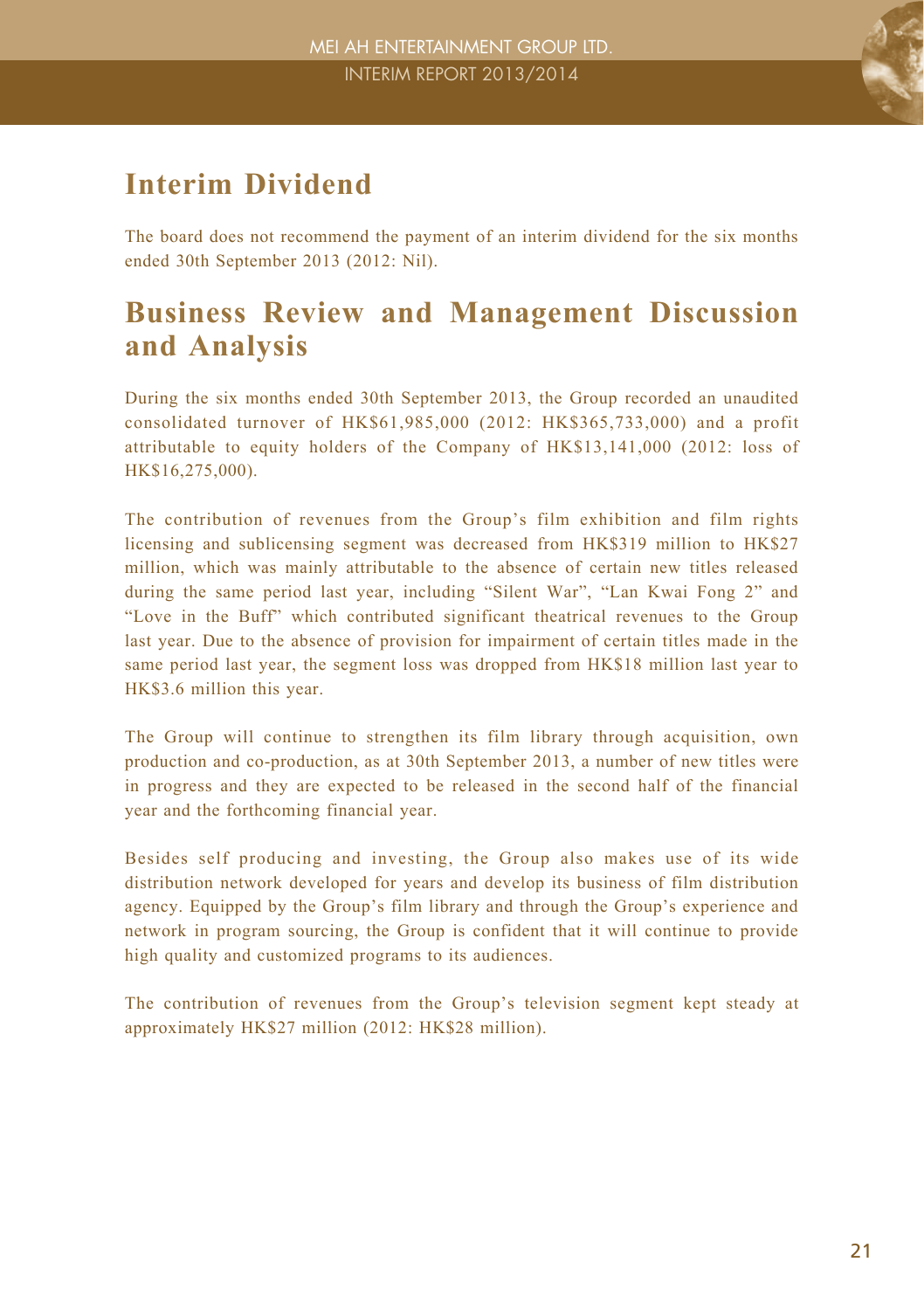

As at 30th September 2013, the Group provided Red Channel through the platform of HBO in certain South East Asian territories, HD movie channel through Chunghwa Telecom MOD platform in Taiwan and Taiwan Broadband Communications and a movie channel through the TVB pay TV platform in Australia. Since December 2012, the Group has also provided a movie channel and a variety channel through the UTV multimedia platform of China Mobile Hong Kong.

In November 2009, the Group entered into an agreement with HBO Asia to provide contents of films and drama through the launch of "RED Channel" in different Asian territories by stages. This cooperation has enhanced the Group's exposure to the global entertainment market and also helped the Group to establish its channel brandname. Apart from serving the current audience in Indovision and First Media in Indonesia, Hypp TV, the IPTV platform of TM Net in Malaysia, CableBoss, PMSI and Sky Cable in Philippines, RED Channel has also launched in ABN in Malaysia in Q3 2013, Truevisions, the largest pay TV platform in Thailand and Sky Net in Myanmar in Q4 2013. RED Channel will launch in Vietnam in January 2014 as well. Meanwhile, RED Channel will keep on seeking the opportunity to launch in other Asian territories including Singapore very soon.

Looking forward, the Group will continue to explore opportunities to develop channels with other operators and other media platforms.

Following the development of its economic environment, China's film exhibition industry has grown rapidly in the recent years. The China theatrical box office income has grown continuously from approximately RMB4.3 billion in 2008 to approximately RMB10 billion in 2011, and further increased by approximately 30% to approximately RMB13 billion in 2012. Taking into account of the huge demand but limited theatre supply in China, the Group has started to penetrate into the China theatrical market. The Group's theatres are all digital with most of them are 3-D equipped.

The one in Tianjin has 7 screens consisting approximately 1,200 seats and has come into operation since 2012. During the period, this theatre contributed approximately HK\$4 million revenues (2012: HK\$4 million) to the Group. The one located in Jiading Shanghai has 10 screens with approximately 1,600 seats also commenced operation formerly in October 2013. Certain theatres in other sites are being constructed or planned. Although the Group's theatre operation is still under investment stage, the Group is confident of its prospects taking into account the continuous growth of China film exhibition industry.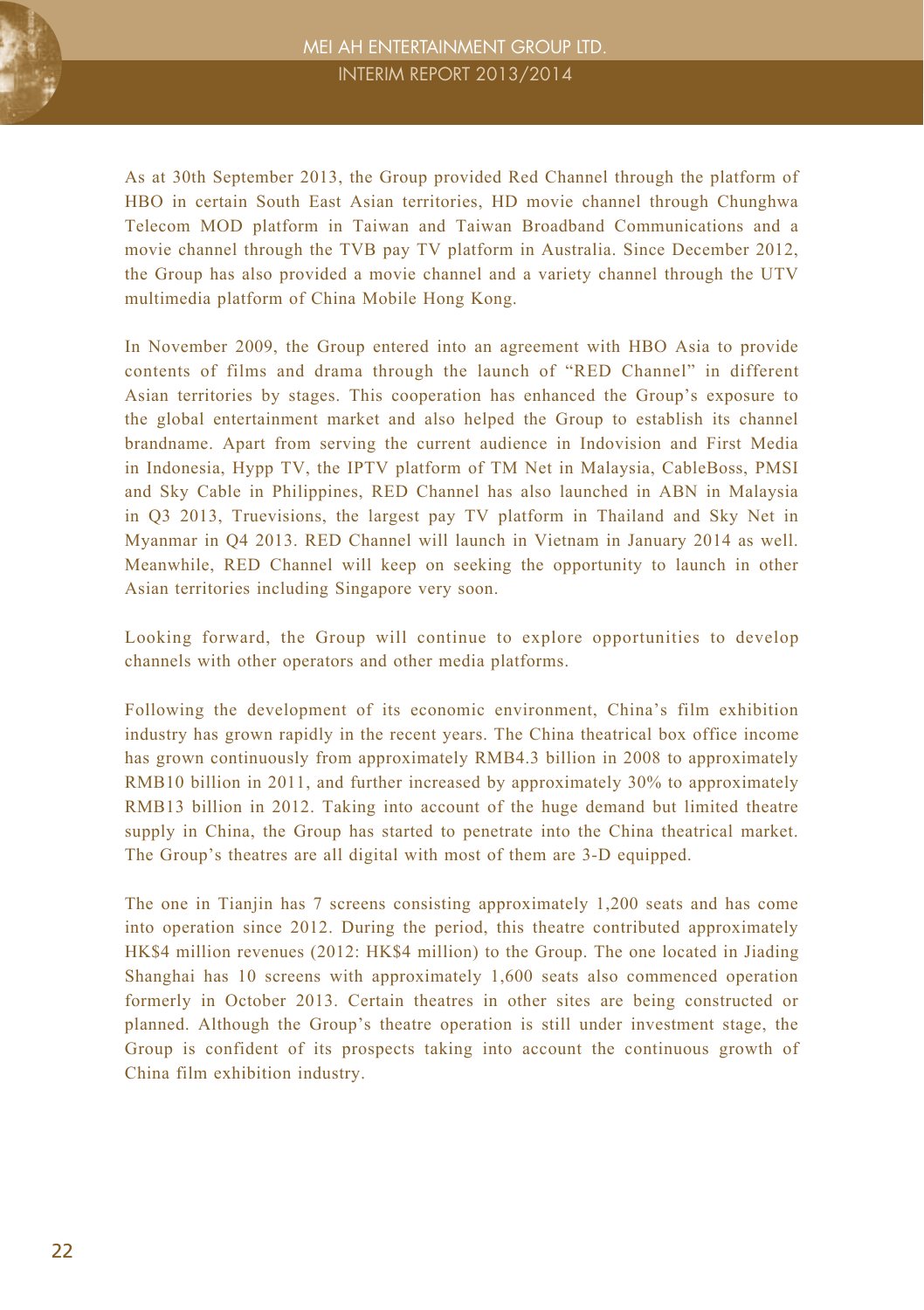

The revenues attributable to sale and distribution of films and programs in audio and visual product format dropped to the level of approximately HK\$3 million (2012: HK\$8 million). Following the shrinkage of video industry and rapid development of technology, the distribution of films and programs is no longer limited to video discs but in digital formats available over the Internet. The Group is diversifying its distribution network to online downloading and streaming in order to adapt to the expected future consumer behavior.

The Group's artiste management business contributed approximately HK\$0.8 million (2012: HK\$6 million) revenues to the Group, due to less artiste performance during the period. The Group will continue to seek other potential artistes and performers in order to build up a talent pool from which all future productions will be benefited.

The Group's video website "www.116.tv" is still in investment stage, the segment attributed loss of approximately HK\$3 million for the period. Despite this, the Group considers the new media investment will ignite a revolution to the video distribution industry and fit the expected market demand.

The Group's channel management operations are conducted through its associated company, namely Hongkongmovie.com Company Limited and its subsidiaries ("HKM"). Other than providing services to the Group, HKM also provides playout, post-production HD-film restoration and channel management services to a number of other media operators. During the period, HKM started to provide its services under the developed M-OTT platform which enables audiences to watch content through TV, PC, smart phone and tablet. HKM is also co-operating with other institutions to develop more advanced technology in multimedia area, e.g. content distribution network, which is ready to contribute favorable returns to HKM and the Group.

During the period, following the changes in the investment market conditions, the Group's financial assets at fair value through profit and loss turned to record an unrealised gain of approximately HK\$11 million (2012: loss of HK\$8 million). The investment properties portfolio of the Group still contributed a surplus on revaluation of approximately HK\$1 million (2012: HK\$24 million) during the period. Such unrealised gains/losses have no effect on the Group's cash flow.

In respect of the litigation as set out in the Company's announcement dated 15 April 2011, after taking advice from the legal advisors which have considered the information so far available, the plaintiff's claim is rather flimsy and the chance resulting in unfavourable outcome is not great.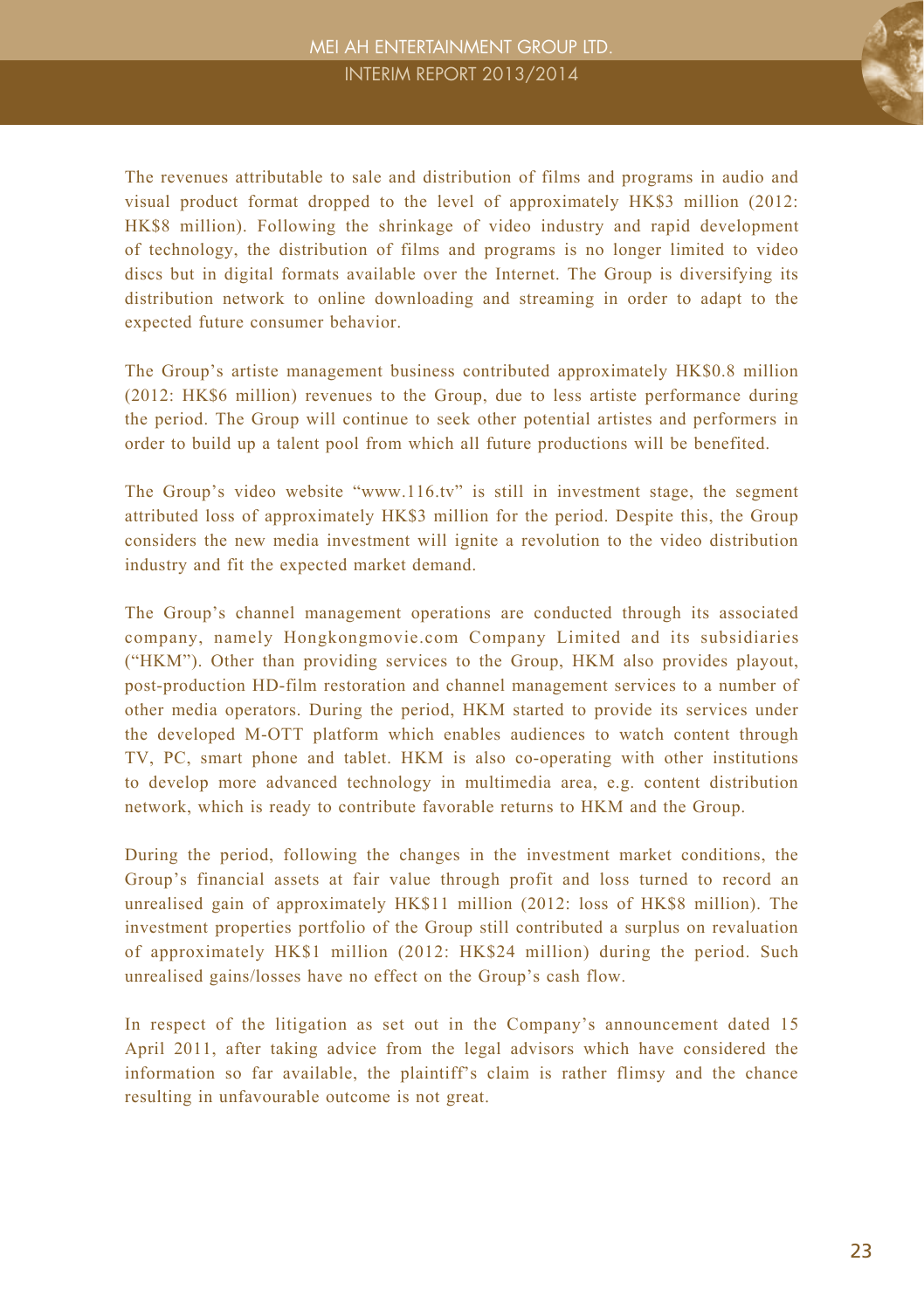

Looking forward, the Group will explore other opportunities to generate greatest returns for its shareholders and reward their long-term support.

#### **Liquidity and financial resources**

At 30th September 2013, the Group has available banking facilities of approximately HK\$70 million, of which approximately HK\$46 million were utilised. Certain of the Group's deposits and properties with aggregate net book values of HK\$109 million were pledged to banks to secure banking facilities. The Group's gearing ratio of 8% as at 30th September 2013 was based on the total of bank loans and overdrafts of HK\$45,984,000 (of which HK\$32,979,000, HK\$1,397,000, HK\$4,374,000 and HK\$7,234,000 are repayable within one year, in the second year, in the third to fifth year and after the fifth year respectively) and the shareholders' funds of approximately HK\$578,497,000. The Group's borrowings and bank balances are primarily denominated in Hong Kong dollars and Renminbi and has no significant exposure to foreign currency fluctuations.

Details of the Group's contingent liabilities and commitments have been set out in notes 15 to 17 to the condensed consolidated financial information. The commitments will be financed by the Group's internal resources and banking facilities.

#### **Employees**

At 30th September 2013, the Group employed 170 staff. Remuneration is reviewed periodically based on individual staff's performance. In addition to the basic salaries, staff benefits include discretionary bonus, medical insurance scheme and contributory provident fund. The Group also has a share option scheme whereby qualified employees may be granted options to acquire shares of the Company.

### **Share option scheme**

Details of the share option scheme (the "Scheme") approved by the shareholders of the Company at the annual general meeting on 30th August 2004 were disclosed in the Company's circular dated 5th August 2004 and the annual report for the year ended 31st March 2013.

There was no outstanding share option as at 30th September 2013.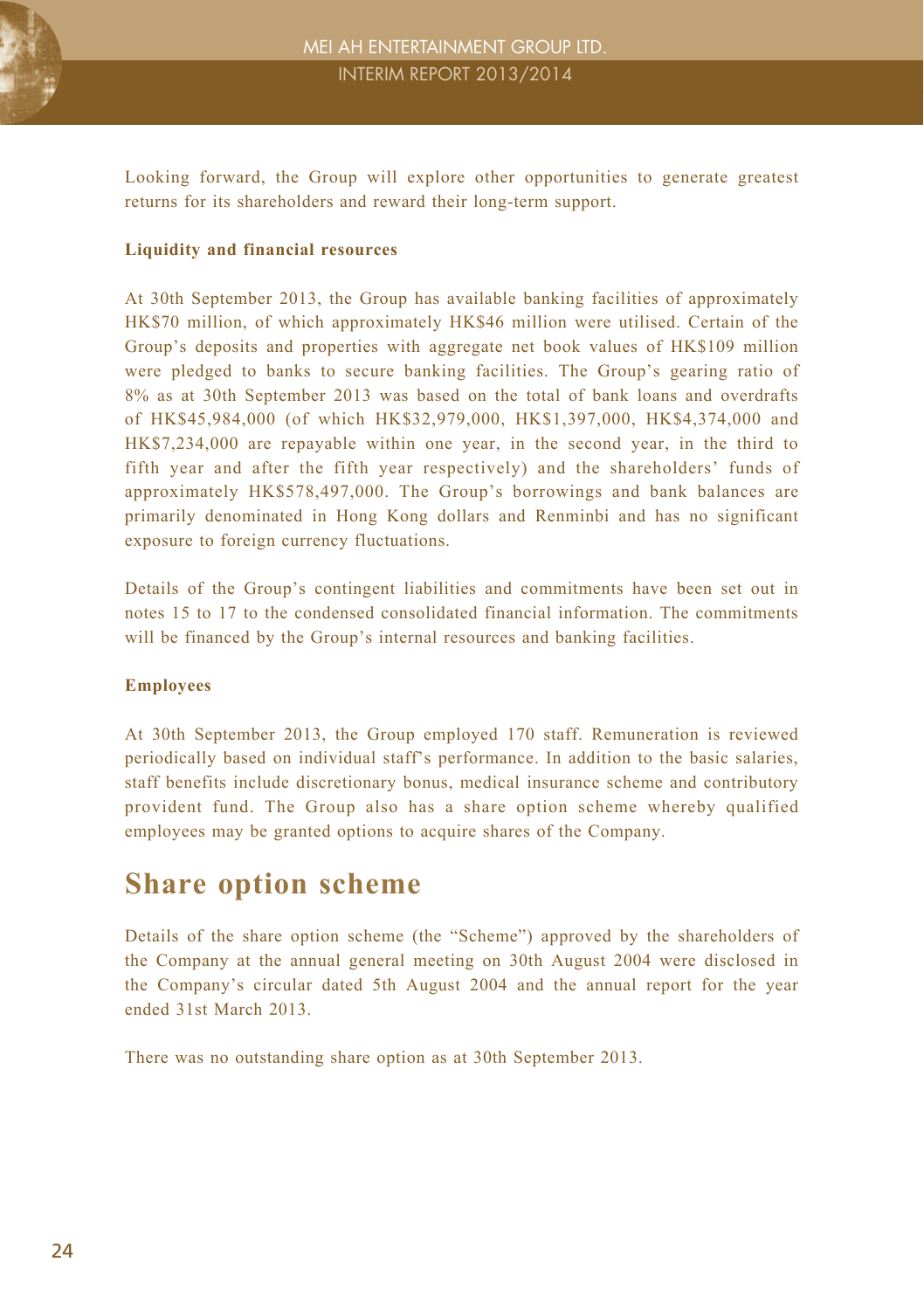

### **Directors' and chief executives' interests and short positions in the shares, underlying shares and debentures of the Company or any Associated Corporation**

At 30th September 2013, the interests and short positions of each director and chief executive in the shares, underlying shares and debentures of the Company and its associated corporations (within the meaning of the Securities and Futures Ordinance ("SFO")), as recorded in the register maintained by the Company under Section 352 of the SFO or as notified to the Company were as follows:

#### **(a) Ordinary shares of HK\$0.02 each in Mei Ah Entertainment Group Limited**

|                    |                              | Number of shares beneficially held-long position |                               |                                            |
|--------------------|------------------------------|--------------------------------------------------|-------------------------------|--------------------------------------------|
| Name of director   | Personal<br><i>interests</i> | Family<br><i>interests</i>                       | Corporate<br><b>interests</b> | Company<br>as at 30th<br>September<br>2013 |
| Mr. LI Kuo Hsing   | 245,497,500                  | 189,843,750<br><i>Note</i> $(i)$                 | 2,303,947,550<br>Note (ii)    | 48.63%                                     |
| Mr. TONG Hing Chi  | 16,875,000                   |                                                  |                               | 0.3%                                       |
| Mr. CHAU Kei Leung | 36,045,000                   |                                                  |                               | 0.64%                                      |

*Notes:*

(i) These shares are held by Ms. LI Pik Lin, the spouse of Mr LI Kuo Hsing.

(ii) These shares are held by Kuo Hsing Holdings Limited, a company beneficially controlled by Mr. LI Kuo Hsing.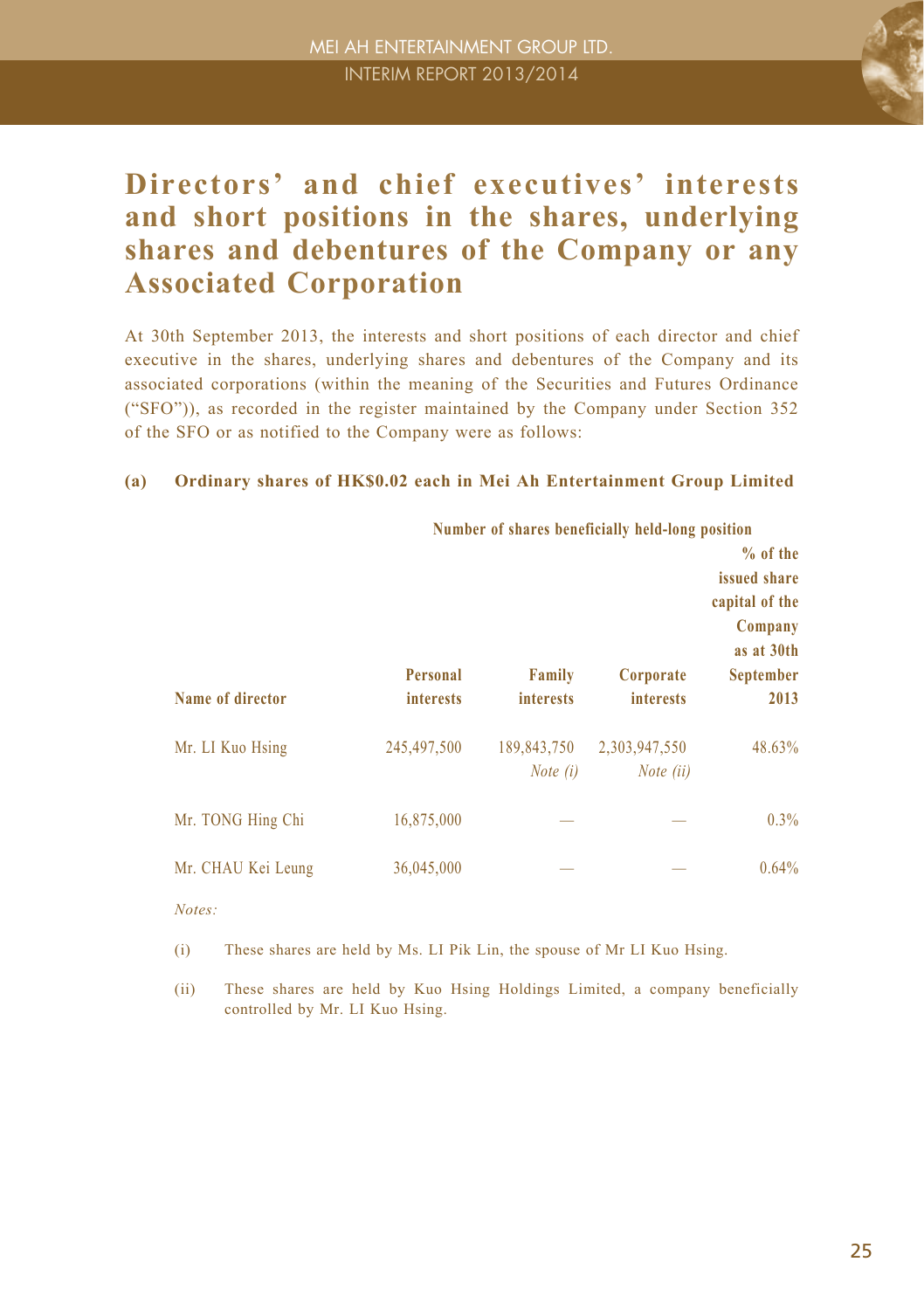

#### **(b) Interest in subsidiaries of the Company**

Mr. LI Kuo Hsing personally holds non-voting deferred shares of HK\$1 each in the following subsidiaries:

| <b>Name</b>                             | No. of non-voting<br>deferred shares held<br><b>Personal interests</b> |
|-----------------------------------------|------------------------------------------------------------------------|
| Mei Ah Laser Disc Company Limited       | 100,000                                                                |
| Mei Ah Video Production Company Limited | 10,000                                                                 |
| Mei Ah Investment Company Limited       | 500,000                                                                |

With the exception of the interests disclosed above,

- (i) at no time during the period was the Company, its subsidiaries, its associated companies, or its holding company a party to any arrangement to enable the directors and chief executives of the Company to hold any interests or short positions in the shares or underlying shares in, or debentures of, the Company or its associated corporation; and
- (ii) at no time during the period, the directors and chief executives (including their spouse and children under 18 years of age) had any interest in or had been granted or exercised, any rights to subscribe for shares of the Company and its associated companies (within the meaning of the SFO).

### **Substantial shareholders**

The register of substantial shareholders required to be kept under section 336 of Part XV of the SFO shows that as at 30th September 2013, the Company had been notified of the following substantial shareholders' interests and short positions, being 5% or more of the Company's issued share capital. These interests are in addition of those disclosed above in respect of the directors and chief executives.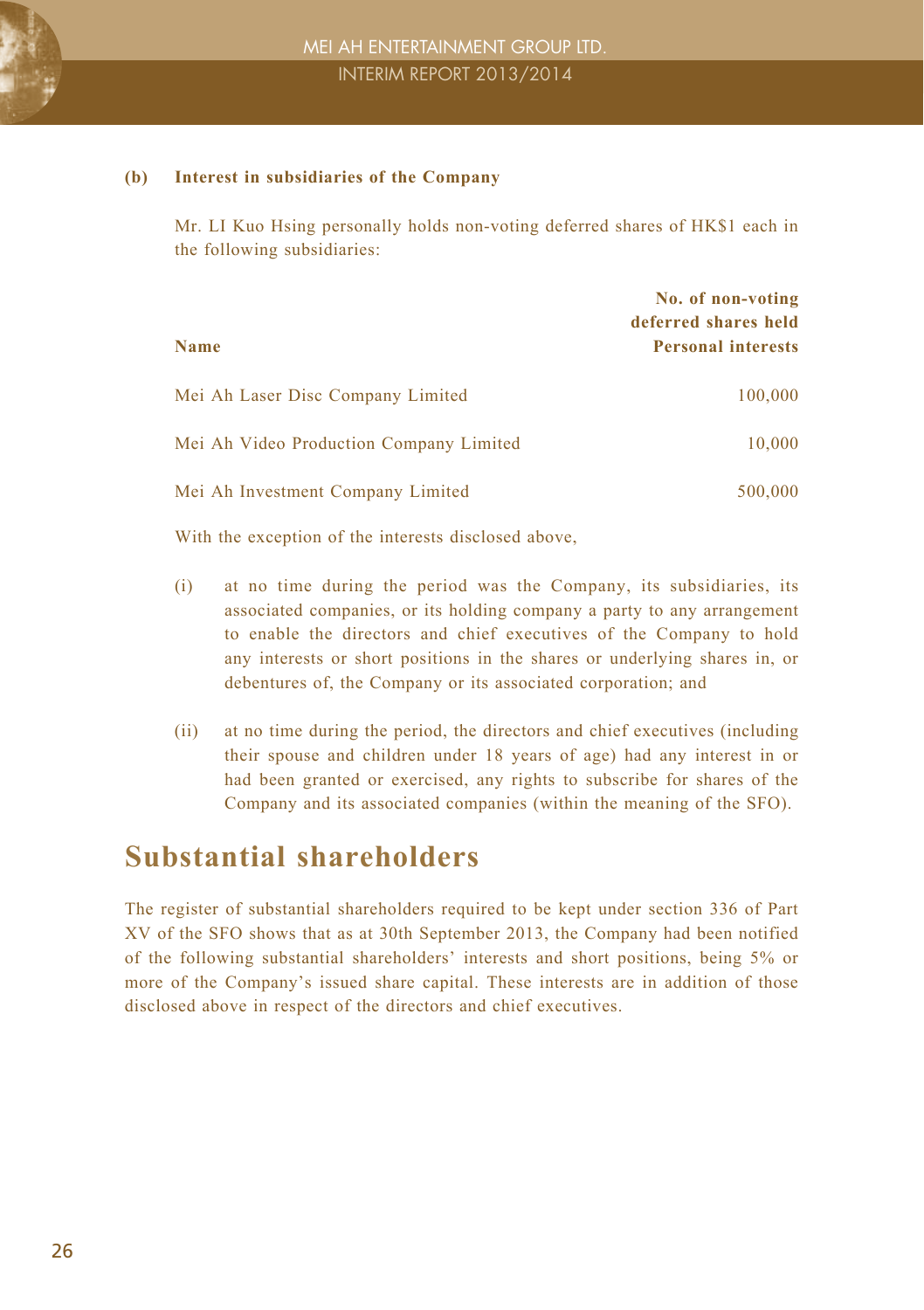

|                                                                                                | Number of shares — Long position |                  |                                                                          |
|------------------------------------------------------------------------------------------------|----------------------------------|------------------|--------------------------------------------------------------------------|
|                                                                                                |                                  |                  | $%$ of the<br>issued share<br>capital<br>of the<br>Company<br>as at 30th |
| <b>Name</b>                                                                                    | <b>Note</b>                      | <b>Interests</b> | <b>September</b><br>2013                                                 |
| Ho Chi Sing                                                                                    | (a)                              | 398,840,000      | 7.08                                                                     |
| <b>IDG-Accel China Growth Fund Associates</b><br>L.P.<br><b>IDG-Accel China Growth Fund GP</b> | (b)                              | 370, 205, 516    | 6.57                                                                     |
| Associates Ltd.                                                                                | (b)                              | 370, 205, 516    | 6.57                                                                     |
| Zhou Quan                                                                                      | (b)                              | 370,205,516      | 6.57                                                                     |
| IDG-Accel China Growth Fund $-$ L.P.                                                           |                                  | 307, 385, 666    | 5.46                                                                     |

#### **Interests in ordinary shares of HK\$0.02 each in the Company**

*Notes:*

(a) Included the 370,205,516 shares as set out in note (b).

(b) Referred to the same parcel of shares and included the 307,385,666 shares held by IDG-Accel China Growth Fund L. P.

### **Compliance with the Code of Corporate Governance Practices**

During the six months ended 30th September 2013, the Group has complied with the code provisions set out in the Code of Corporate Governance Practices under Appendix 14 of the Listing Rules, with the exception of the deviation in respect of the appointment term of non-executive directors.

Under code provision A4.1, non-executive directors should be appointed for specific term. There is no specific term of appointment of the non-executive directors of the Company, however, they are subject to rotation in accordance with the Bye-laws of the Company. Accordingly the Company considers that sufficient measures have been taken to deal with the requirement in respect of the appointment terms of nonexecutive directors as required under the code provision.